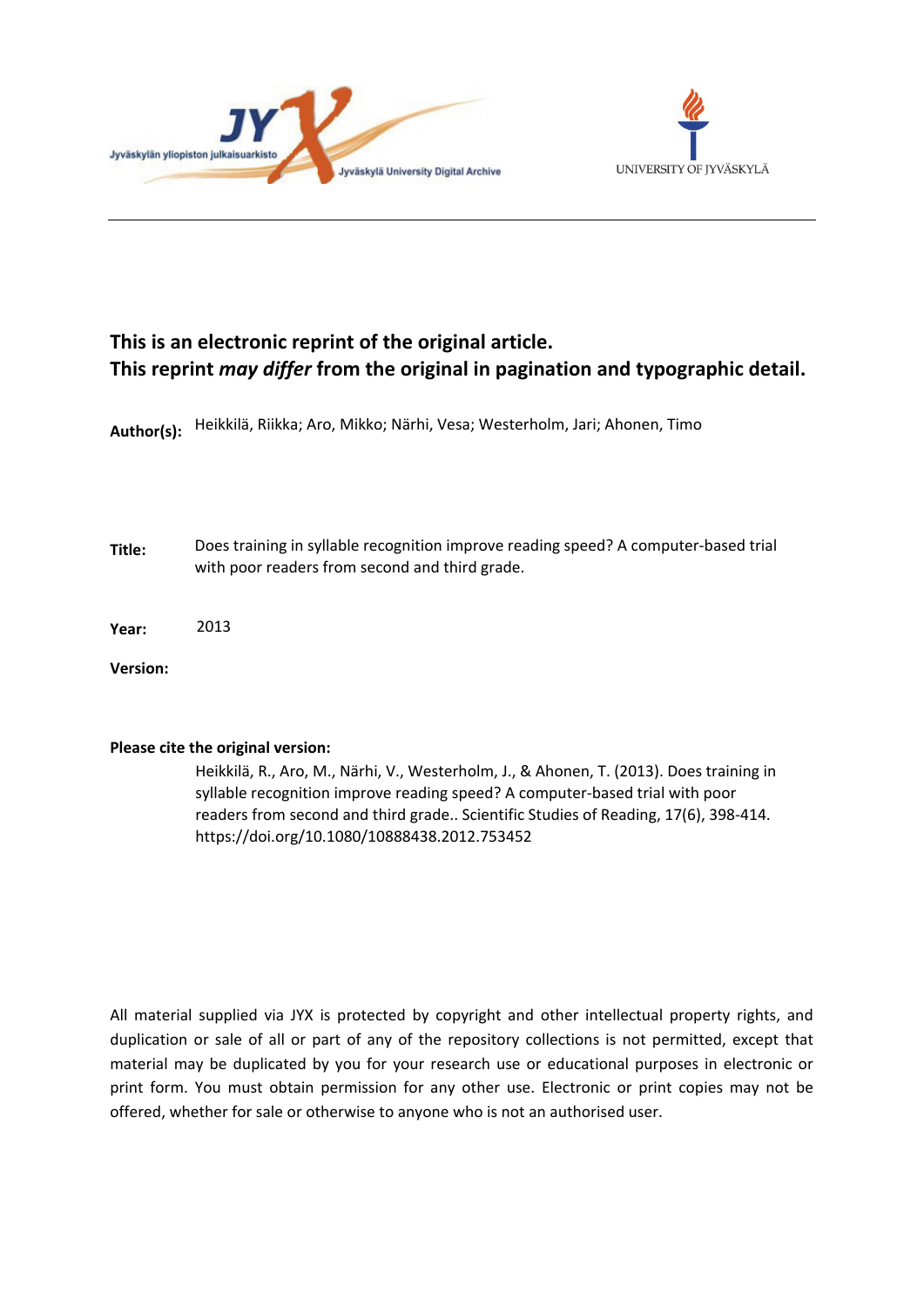Running head: Repeated Syllable Recognition

Does training in syllable recognition improve reading speed? A computer-based trial with poor readers from second and third grade

- Heikkilä, R.(1, 2), Aro, M.(1), Närhi, V.(3), Westerholm, J. (2), & Ahonen, T.(1, 2)
- 1) University of Jyväskylä
- 2) Niilo Mäki Institute

3) The Finnish Association on Intellectual and Developmental Disabilities (FAIDD)

Acknowledgements: This study has been funded by A Finnish Slot Machine Association (RAY, The Preventing and Rehabilitation of Reading Disabilities project, 2006 - 2009) and by Ministry of Education (LukiMat project, 2007 - 2009). We are grateful to people working in LukiMat project for their support in the data collection and computerizing the training method. We also want to acknowledge Asko Tolvanen for assistance with the statistics and Heikki Lyytinen and Kenneth Eklund for their help in revising the content of the manuscript. We thank Kalle Rademacker, Jennifer Nelson, and Ulla Richardson for their assistance with revising the language.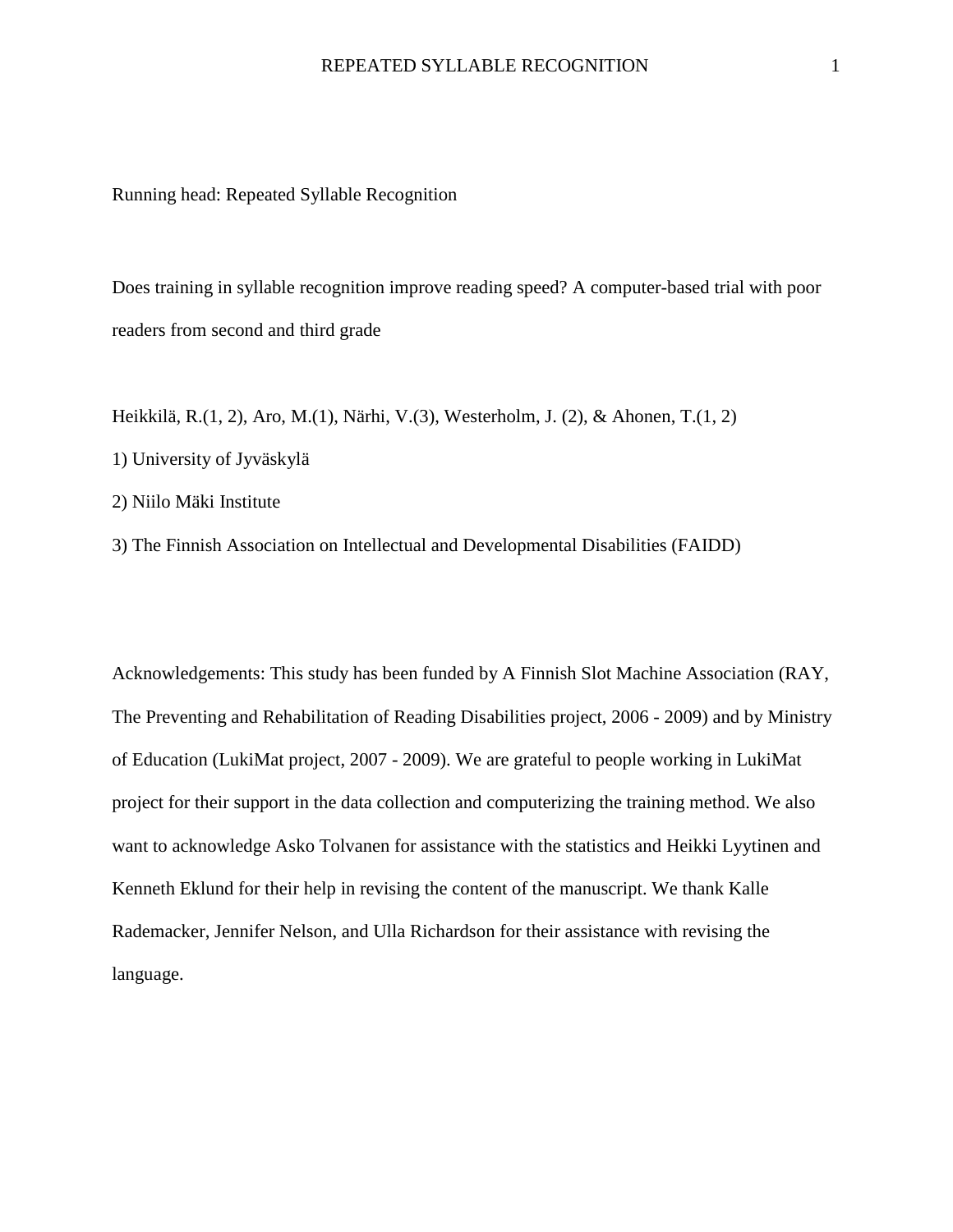## **Abstract**

Repeated reading of infrequent syllables has been shown to increase reading speed at the word level in a transparent orthography. This study confirms these results with a computer-based training method and extends them by comparing the training effects of short syllables and long frequent and infrequent syllables, controlling for rapid automatized naming. Our results, based on a sample of 150 poor readers of Finnish, showed clear gains in reading speed regarding all trained syllables, but a transfer effect to the word level was evident only in the case of long infrequent syllables. Rapid automatized naming was associated with initial reading speed, but not with the training effect.

*Keyword*s: reading disability, reading fluency, intervention, training study, rapid automatized naming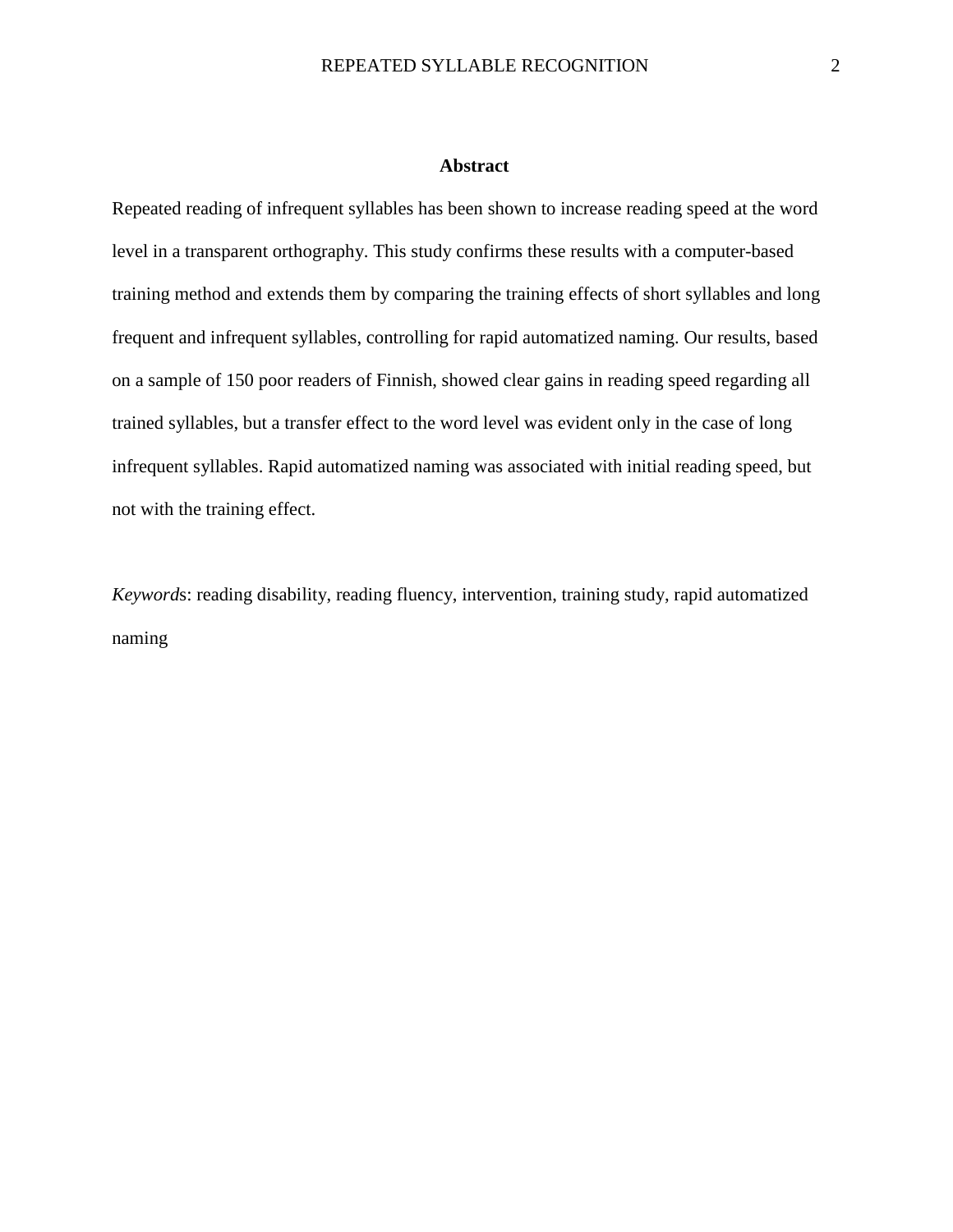Reading fluency, usually defined as accurate reading with adequate speed and prosody (Kuhn & Stahl, 2003; NICHD, 2000), is a prerequisite and a correlate to reading comprehension (Klauda & Guthrie, 2008; Therrien, 2004) as the automatization of reading processes releases cognitive resources for higher level processing (LaBerge & Samuels, 1974; Perfetti, 1985). This automatization process is gradual and developmental, rather than being an on/off skill, and is a result of lexical and sublexical processes that lead to well-specified representations of orthographic items (Kame'enui & Simmons, 2001; Share, 2005). However, children with reading disabilities seem to have difficulties in attaining these skills. Fluency problems have proven to be very persistent (de Jong & van der Leij, 2003; Landerl & Wimmer, 2008) and rather resistant to intervention, at least in regard to attaining a normal reading level (Meyer & Felton, 1999; Thaler, Ebner, Wimmer, & Landerl, 2004). However, even limited progress in reading speed can have an effect on both reading accuracy and comprehension (Breznitz, 2006). Therefore, in this study, we focus on the speed component of reading fluency and aim to intervene in dysfluent reading in a highly transparent language, Finnish.

A growing body of research is now exposing slight differences in reading development in opaque and transparent languages. In opaque languages like English, the development of accurate reading takes remarkably more time than in more regular orthographies (Seymour, Aro, & Erskine, 2003). Therefore, in transparent orthographies (like German, Dutch, Spanish, Italian, and Finnish), reading problems manifest as slow and laborious reading rather than inaccurate reading (Escribano, 2007; Holopainen, Ahonen, & Lyytinen, 2001; Wimmer, 1993; Yap & van der Leij, 1993; Zoccolotti et al., 1999). In regular orthographies with almost perfect transparency between letters and phonemes in both directions (e.g. Finnish, Italian), it is possible for readers to attend to very small units and to adhere to a serial letter-by-letter reading strategy (Frost, Katz,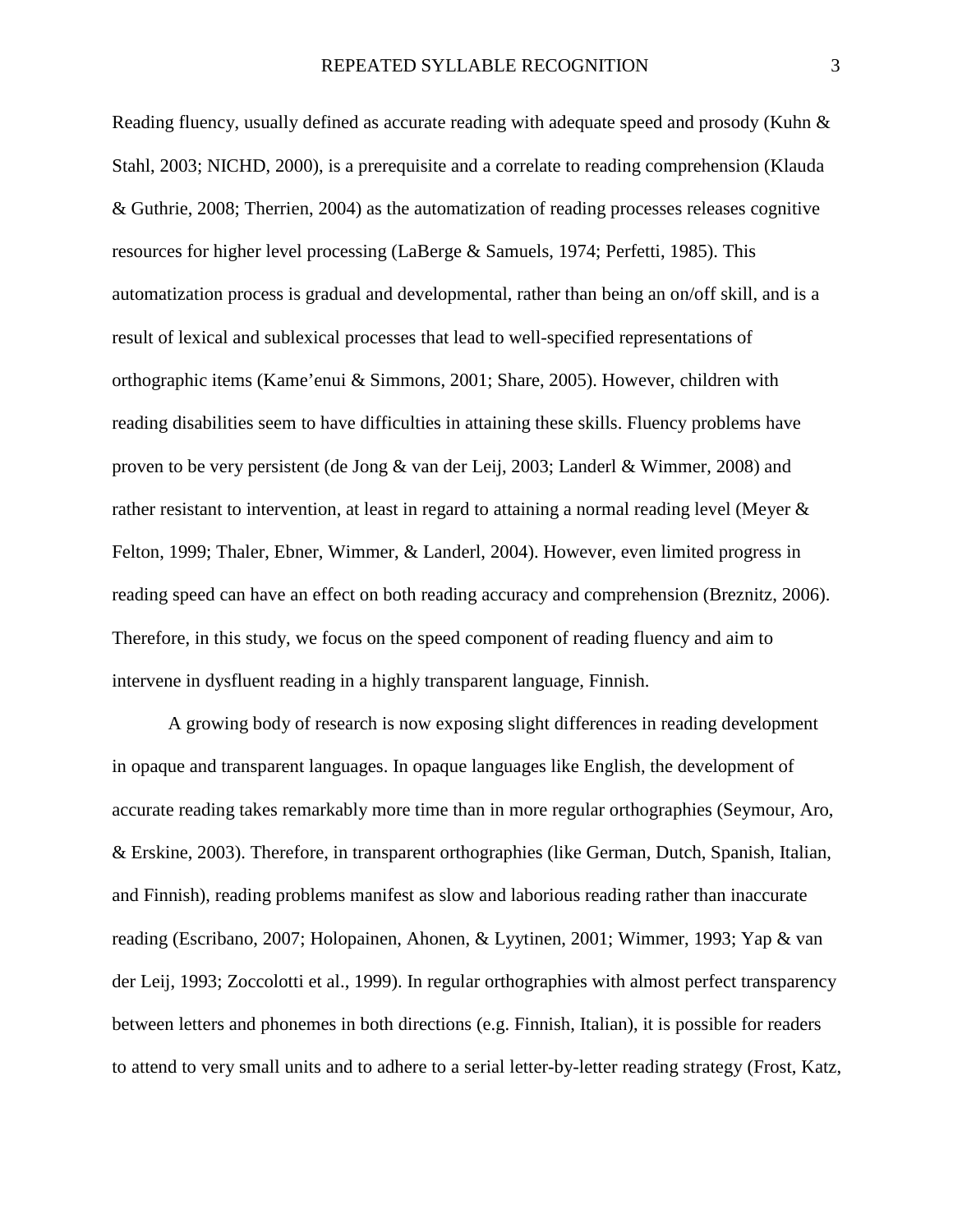& Bentin, 1987; Pagliuca & Monaghan, 2010; Ziegler & Goswami, 2005). It seems, however, that using sublexical units larger than letters would benefit the reader in transparent orthographies even when it is possible to construct the word from single letters (Pagliuca  $\&$ Monaghan, 2010; Paulesu, 2006). Therefore, intervention methods that help the reader to disentangle himself from a reading strategy based on an assembly of small units are needed to support reading fluency. Gains in fluency would promote reading comprehension (Breznitz, 2006), but also reinforce motivation towards reading, which has been shown to increase time spent reading (Leinonen et al., 2001).

 The recognition units most commonly addressed in fluency intervention have been words, but training in sublexical units like consonant clusters (Hintikka, Landerl, Aro, & Lyytinen, 2008, Marinus, de Jong, & van der Leij, 2012), syllables (Huemer, Aro, Landerl, & Lyytinen, 2010; Tressoldi, Vio, & Iozzino, 2007), and morphemes (Burani, Marcolini, De Luca, & Zoccolotti, 2008) has also been shown to promote reading skill in transparent languages. Which units are most beneficial may vary, depending on the features of the language (Duncan, Colé, Seymour, & Magnan, 2006). The reason why training with whole *words* is unlikely to be effective in Finnish is inherent to the agglutinative nature of Finnish inflectional morphology, which results in numerous word forms (based on case and number (Karlsson, 2008)) and increases in word length. As most of the effects of training based on repetition of learned material are known to be item-specific (Berends & Reitsma, 2006; Lemoine, Levy, & Hutchinson, 1993; Marinus et al., 2012; Thaler et al., 2004), training with words in Finnish would require practicing all common word forms, which is not possible. In Finnish, many of the previously mentioned sublexical units are also problematic as targets of practice. First, *consonant clusters* are uncommon and are rarely found in word-initial (and never in word-final)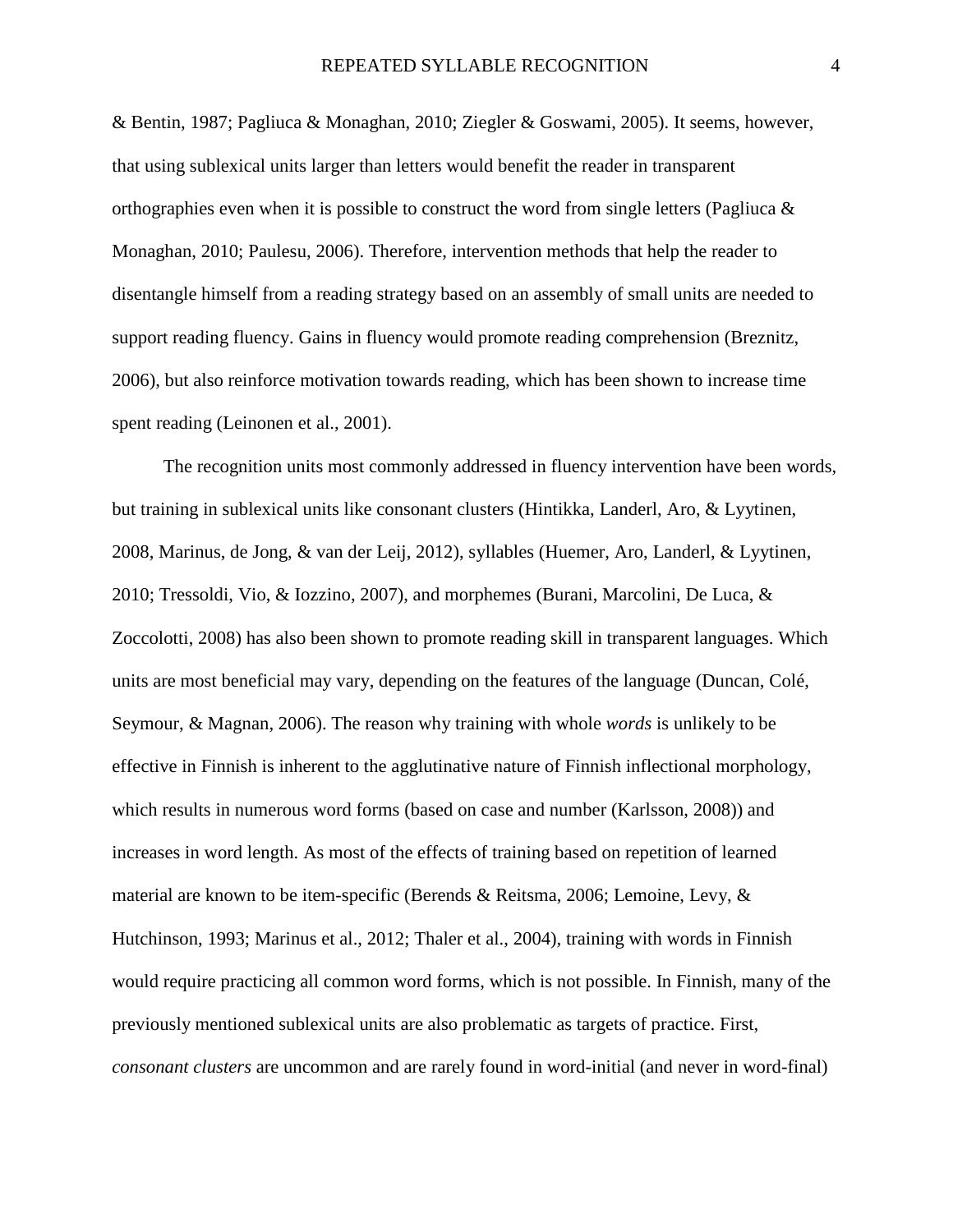position. Second, Finnish morphology is very complex and the same *morpheme* can be marked in several ways, depending on the context (for a more detailed description of the Finnish language, see Aro, 2006; Leinonen et al., 2001; Niemi, Laine, & Tuominen, 1994). Therefore, as Huemer and colleagues (2010) have summarized, the *syllable* is potentially a more useful perceptual unit in Finnish for various reasons, most obviously because of the polysyllabic nature and the clear syllable structure of the language. Indeed, syllables seem to be effective units in promoting reading speed in languages with a clear syllable structure (Finnish: Huemer et al., 2010; Italian: Tressoldi et al., 2007; and Dutch: Wentink, van Bon, & Schreuder, 1997).

The role of syllables in reading development (and, accordingly, in training) is also supported by some theoretical models. With its specific focus on reading of multisyllabic items, the Multiple-Trace Memory (MTM) model (Ans, Carbonnel, & Valdois, 1998) postulates that polysyllabic low-frequency words and nonwords that cannot be recognized as a whole unit are analyzed and broken down into syllables. It is also hypothesized that immediately after graphophonemic processing has become automatic, children turn to graphosyllabic processing: they begin to extract units that are larger than phonemes (Duncan et al., 2006; Ecalle & Magnan, 2007). This is in line with the idea of the self-teaching mechanism in decoding (Share, 1995). It enables the reader to learn item-specific associations between print and sound during independent reading practice. These learned associations are thought to bypass serial sublexical processing and enhance the use of orthographical representations in reading.

Turning to intervention methods, the most common used for fluency training is repeated reading, a method based on repetition of reading material, usually words or texts (for reviews, see Chard, Vaughn, & Tyler, 2002; Kuhn & Stahl, 2003; Therrien, 2004). Repeated reading can be used in an assisted tutor-learner setting, as an independent practice according to traditional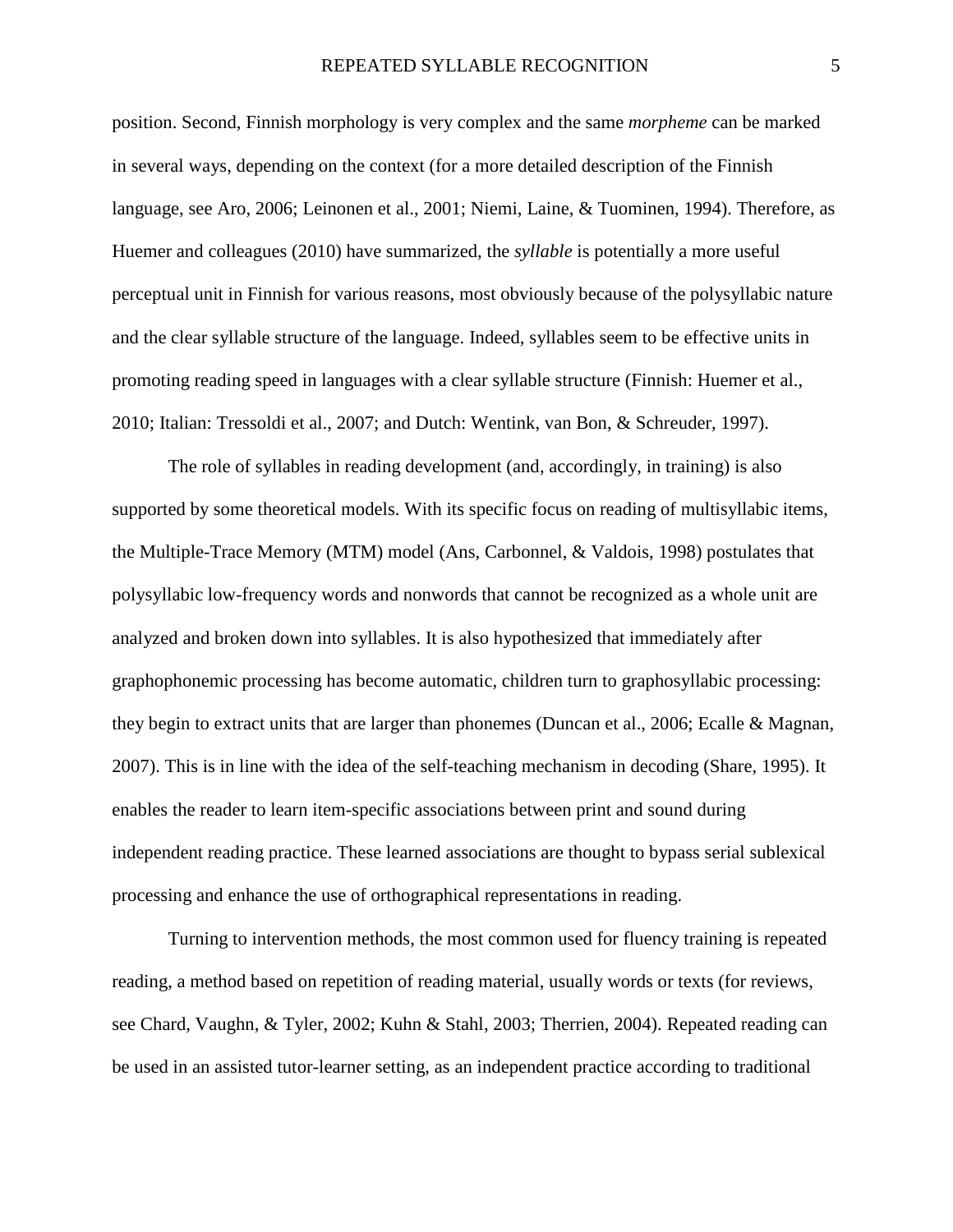methods, or in computer-assisted methods (Huemer, 2009). Since an increase in fluency seems to require multiple repetitions (Chard et al., 2002; Lemoine et al., 1993), repeated reading methods implemented in computer environments offer an appealing and cost-effective alternative to one-on-one tutoring. Computers are available in most cases, providing a standard presentation of tasks, sufficient repetitions with immediate feedback, and possibly more motivating training methods than traditional repeated reading. In addition, computer-assisted methods have proven to be beneficial for fluency training (Huemer, 2009; Huemer, Landerl, Aro, & Lyytinen, 2008; Irausquin, Drent, & Verhoeven, 2005) and for producing lasting effects in reading by means of syllable-based training (Ecalle, Magnan, & Calmus, 2009). To overcome the problem of monitoring reading, this study uses a computer-assisted method of repeated recognition of targeted units (syllables).

 The first study that combined direct syllable training with repeated reading practice (Huemer et al., 2010) showed that gains in syllable reading speed were transferred to pseudowords containing practiced syllables. That study explored the effect of syllable training with *infrequent* syllables, in which the training effect was expected to be greater, due to less exposure to the material prior to training. Our study aimed to determine if those results could also be replicated with *frequent* syllables, which are more essential in everyday reading (in the sense that more frequent syllables potentially have a greater direct effect on general reading, as they comprise a larger portion of the text than the same amount of infrequent syllables). In our study, we included syllables with no semantic meaning that vary in frequency and length.

It is known that frequent words are read more accurately and faster than infrequent words (Berends & Reitsma, 2006). However, the results regarding the effects of *syllable frequency* are slightly more heterogeneous, depending on the reading task (lexical decision or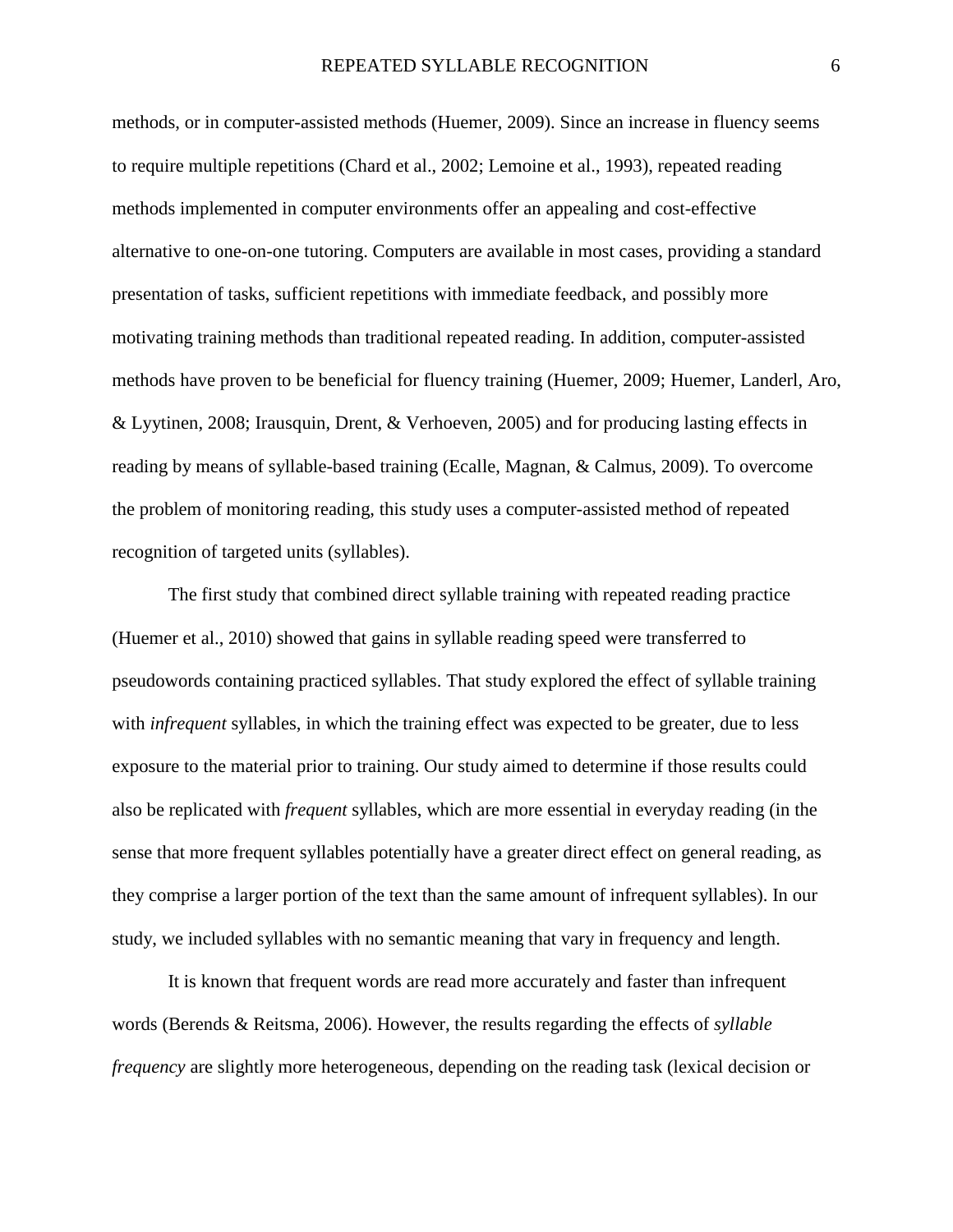naming), on the item used in reading (word or nonword), or on the language under investigation. Especially it depends on the consistency of the stress assignment in the language (e.g. Conrad, Stenneken, & Jacobs, 2006). To our knowledge, the effect of syllable frequency on reading single syllables has not been studied before. In this study, we compared effects of training related to *frequent and infrequent long* (four-letter) *syllables*. Because the lexicality effect is not present in syllable reading, we expected the initial reading speed of frequent syllables to be faster than that of infrequent syllables, due to greater prior exposure but also based on the results yielded by pseudoword reading, in which a facilitating effect of syllable frequency has been found (Carreiras & Perea, 2004). At the same time, however, due to less prior exposure to infrequent syllables, we expected greater gains in reading speed of infrequent than frequent syllables after repeated reading. Since the *length effect* seems to be strong in poor readers and appears to decrease with practice (Maloney, Risko, O'Malley, & Besner, 2009), we assumed that the training effect should be relatively greater for longer syllables, indicating a shift from letter-by-letter processing to recognition of a syllable as a unit. As several studies have shown the effects of training with single items to be item-specific (e.g. Berends & Reitsma, 2006; Thaler et al., 2004), we expected generalization only with materials containing practiced syllables, particularly pseudowords containing practiced syllables, following the results by Huemer et al. (2010).

Finally, a number of factors other than method and content presumably affect the effectiveness of training. For instance, various studies have indicated that children with naming speed deficits show less of a response to reading instruction (Berninger et al., 2002; Stage, Abbott, Jenkins, & Berninger, 2003) and benefit less from repeated reading than children without naming speed deficits (Bowers, 1993; Levy, Bourassa, & Horn, 1999). However, the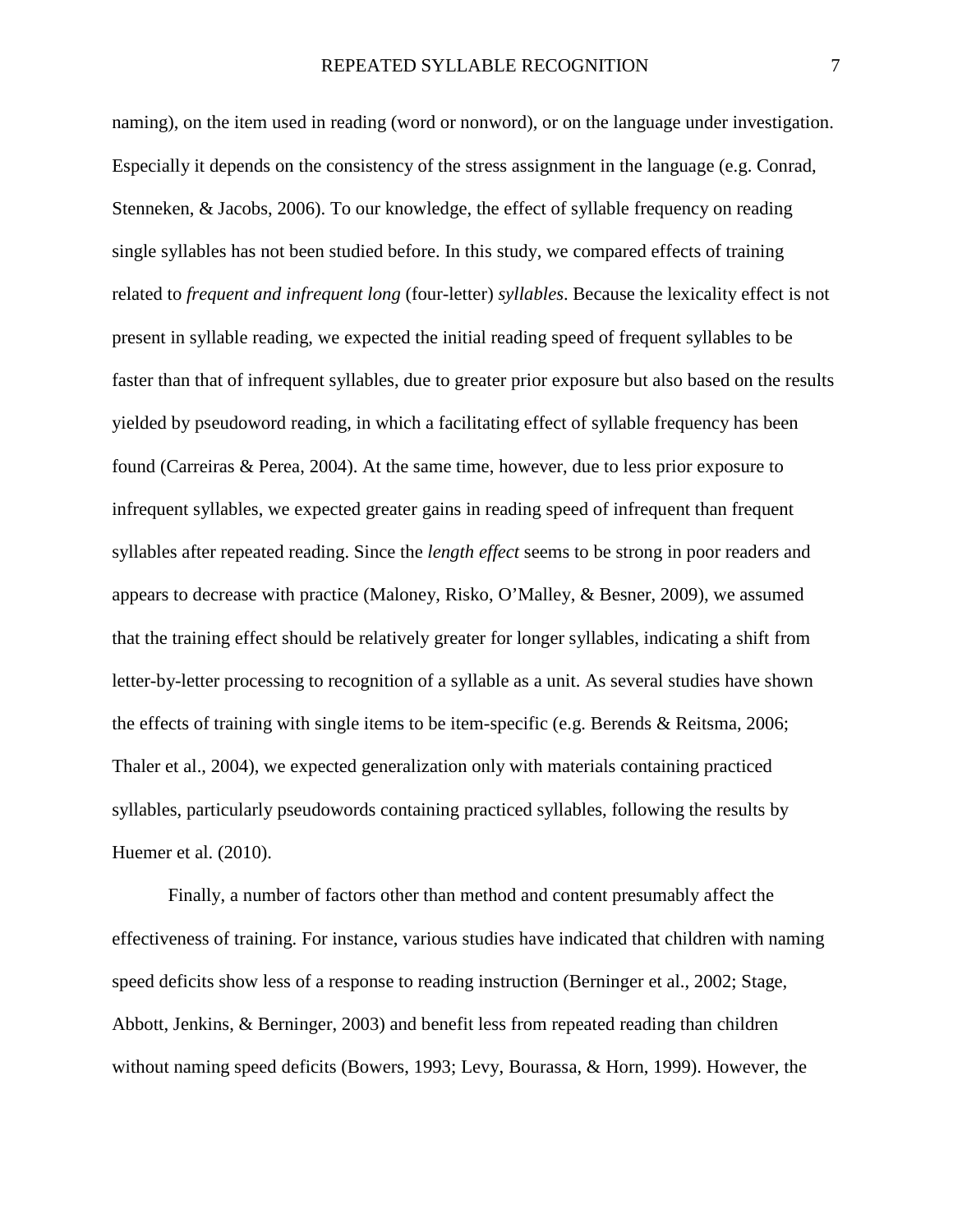response to fluency training has not always been merely affected by slow naming speed (Levy, Abello, & Lysynchuk, 1997), particularly after the initial reading level has been controlled for (Berends & Reitsma, 2006). As we acknowledge the strong connection between rapid automatized naming (RAN) and reading fluency (for the most recent reviews, see Kirby, Georgiou, Martinussen, & Parrila, 2010; Norton & Wolf, 2012), we expected that RAN would be associated with initial reading speed, if not with the effects of training.

In summary, in this study we explored if syllable reading speed can be improved through repetitive recognition tasks. Further, we examined if the improvement is dependent on the type of practiced items (length or frequency of the syllable) and also if the gains acquired in syllable training are item-specific but still transferrable to the word-level. Finally, we analyzed if individual variation in RAN and initial reading speed interact with the training effect.

#### **Methods**

## **Participants**

The participants were poor readers attending second and third grade, selected from 81 classrooms across Finland. An e-mail was sent to second and third grade special and general education teachers registered in a nationwide Internet service that provides information on learning difficulties (www.lukimat.fi). The teachers were instructed to nominate pupils who are receiving part-time special education due to reading problems. Parents were informed about the purpose and implementation of the study. All volunteering children with parental permission *(n*   $= 265$ ) were allowed to participate in the training under the guidance of their teachers ( $n = 93$ ). The children were randomly divided into training and control groups of equal sizes. After the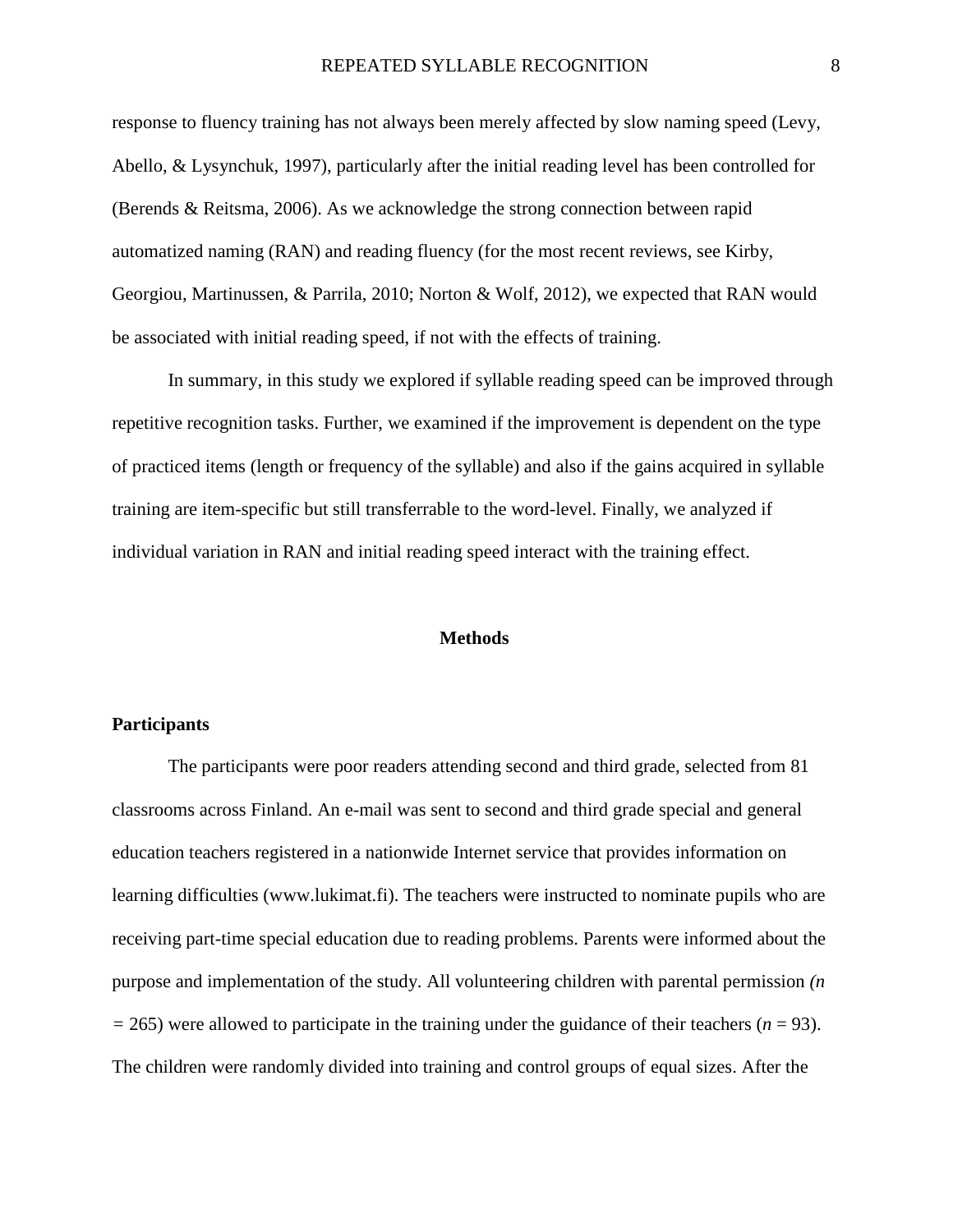training period and a post-training test, children with incomplete assessment or training data (*n* = 72), multiple deficits in learning or cognition (i.e. a status of full-time special education or reported neurological problems;  $n = 33$ ), or whose mother tongue was not Finnish  $(n = 1)$  were excluded. To further ensure the reliability of the reading speed assessment, children with very low reading accuracy (2 *SD* below the mean of the sample, *n* = 9) were excluded. All included participants followed the normal curriculum.

The final sample of participants consisted of 150 children: 96 second-graders and 54 third-graders. The mean age was 9 years, 2 months  $(SD = 6$  months) and 59% of the participants were boys. According to the teachers' reports, reading speed was the main problem for 65% of the participants, and 70% had no other learning problems than reading. To provide additional information on the reading level of children included in the study, we compared the reading performance of our sample with representative data of poor and typical readers in Finnish (Jyväskylä Longitudinal Study of Dyslexia, JLD, reported in Torppa, Lyytinen, Erskine, Eklund, & Lyytinen, 2010). The mean of reading speed was measured on the basis of text reading. The word reading speed of this sample was 1.8 *SD* below the mean of the typical readers in JLD data (for both second and third graders). This was highly comparable to the children with dyslexia in the JLD sample, whose word reading speed was 1.9 *SD* below the normative mean for 2<sup>nd</sup> graders and 1.7 *SD* for 3<sup>rd</sup> graders. The range for reading speed was also comparable to the JLD dyslexic sample. The fastest readers in this sample were close to the average of typical readers in the JLD sample.

During the training sessions, one group of children practiced a blend of two-letter syllables (Group-2L;  $n = 48$ ), another group practiced four-letter frequent syllables (Group-4LF;  $n = 30$ , and yet another group rehearsed four-letter infrequent syllables (Group-4LI;  $n = 37$ ), all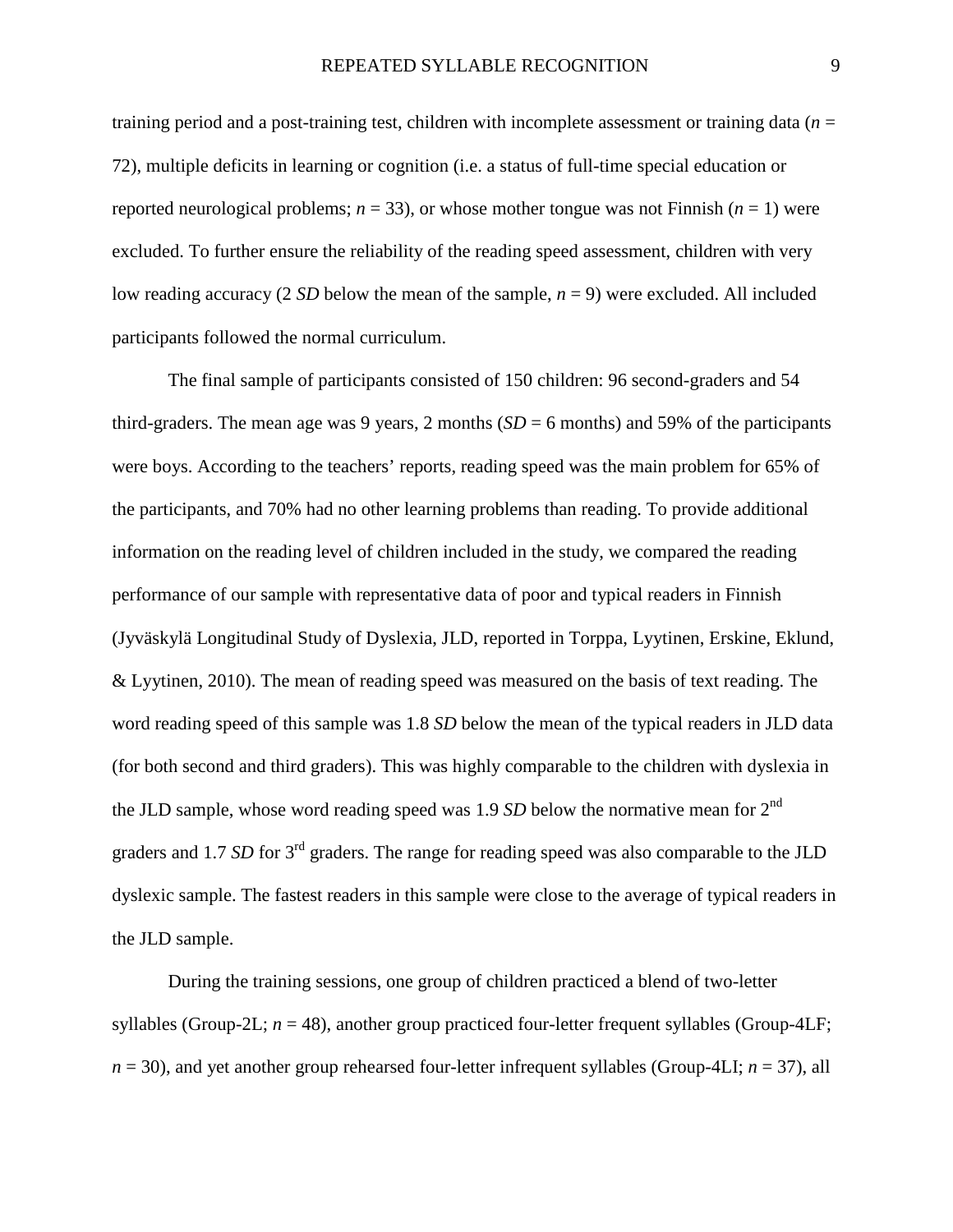selected for the purposes of this study according to their frequency and structure. The two-letter syllables were matched with the four-letter frequent syllables according to their frequency, and the four-letter frequent syllables with the four-letter infrequent syllables according to their structure (see table 3). The control group  $(n = 35)$  practiced math tasks that did not require reading skills. Due to some attrition between the pre- and the post-training assessments, the resulting group sizes were uneven. However, the groups did not differ in age, naming speed, reading speed, or gender distribution (see Table 1 and Results: Pre-Training Measurements), nor in reading errors (Table 2).

## Tables 1 and 2 about here

Our study was conducted in schools over a four-week period. The study consisted of a pre-training assessment, the training itself, and a post-training assessment conducted by teachers as instructed by the authors. The pre- and post-training tasks, together with detailed instructions for performing the assessment and using the training program, were sent to the teachers prior to the study. This package also included forms to aid teachers and parents in providing background information on the children, as well as a letter with information for the parents. Teachers were also given a contact number to call for support and guidance on the procedures.

#### **Assessment Procedure.**

All of the assessments were carried out individually by teachers. Teachers were instructed to present the tasks according to printed instructions and not to give any feedback to students during assessment; all tasks were printed on paper. The students were instructed to read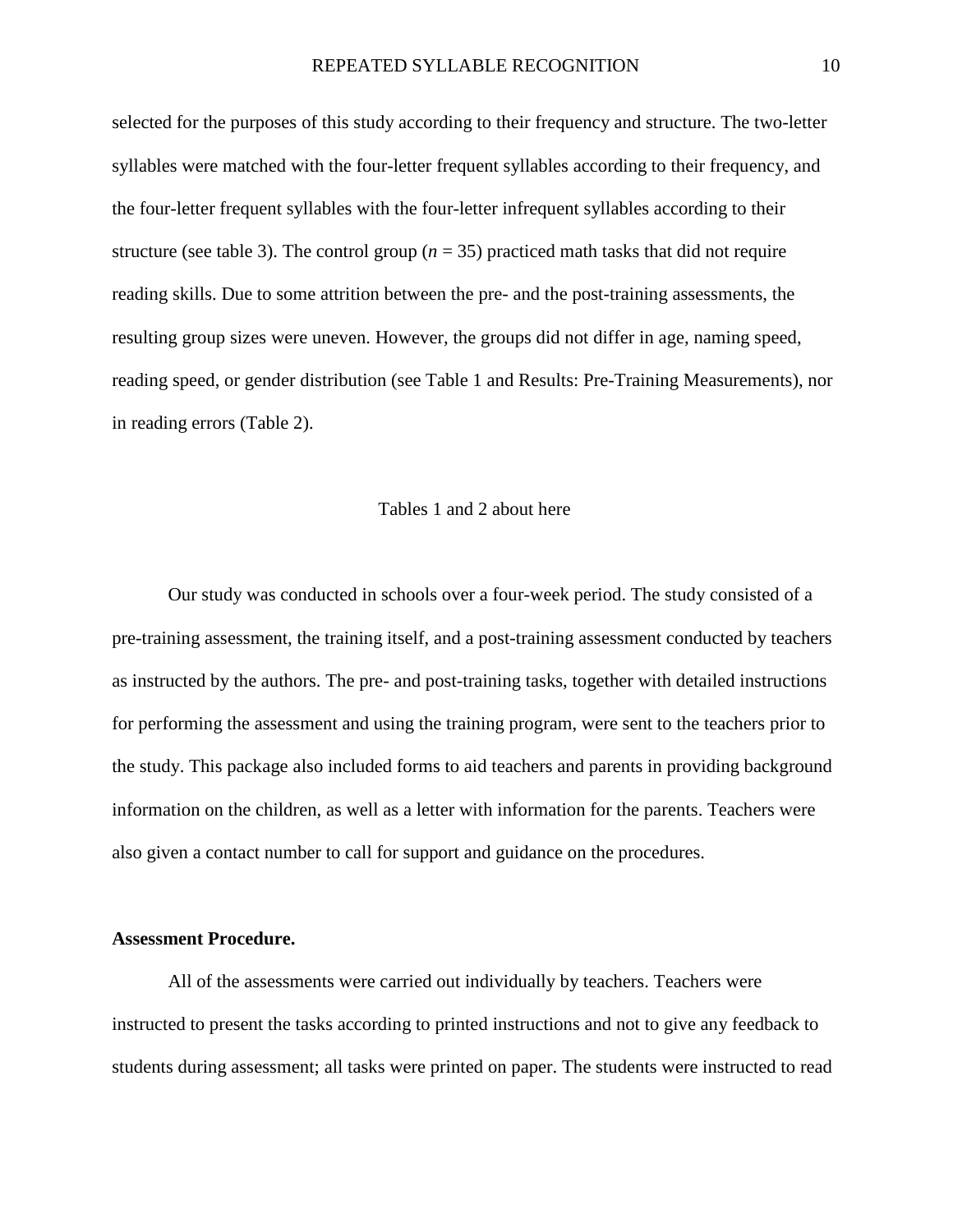the material aloud as quickly and accurately as possible. The completion time for the text or list was used as an outcome score. The assessment sessions were recorded (via a recording application integrated into the computerized training program) and stored online on a secure server. An advanced psychology student coded the completion times of the tasks and the percentage of accurately read items (syllables in the syllable lists and words in pseudoword lists and the text), and then checked the correctness of the assessment procedure from the recordings. Training began immediately after the pre-training assessment. The post-training assessment was conducted within two weeks of the final training session. The presentation order of the tasks was fixed: three syllable lists, three pseudoword lists, a text reading task and finally a rapid naming task. To avoid a strong priming effect, two list reading tasks were always situated between the syllable list and the pseudoword list containing the same syllables (e.g. two other syllable lists between the 2L-syllable list and the list of pseudowords containing the 2L-syllables).

**Syllables.** Separate lists for each type (3) of trained syllables were constructed, each consisting of all (30) trained syllables. The lists were presented in the same order for all participants. The order of the syllables within a list differed in the pre- and post-training tests.

**Pseudowords.** Three lists of two-syllable pseudowords were constructed, each containing all the practiced syllables of particular type and presented in a similar manner as the syllable lists. Because of orthographic legality restrictions, 22 of the practiced syllables were initial and 8 were final syllables of pseudowords.

**Control task: Text reading.** Two informational 120-word texts on animals (see Huemer et al., 2010) were read aloud, one as part of the pre-training and the other as part of the posttraining test. Altogether, the practiced syllables comprised less than 10% of the texts.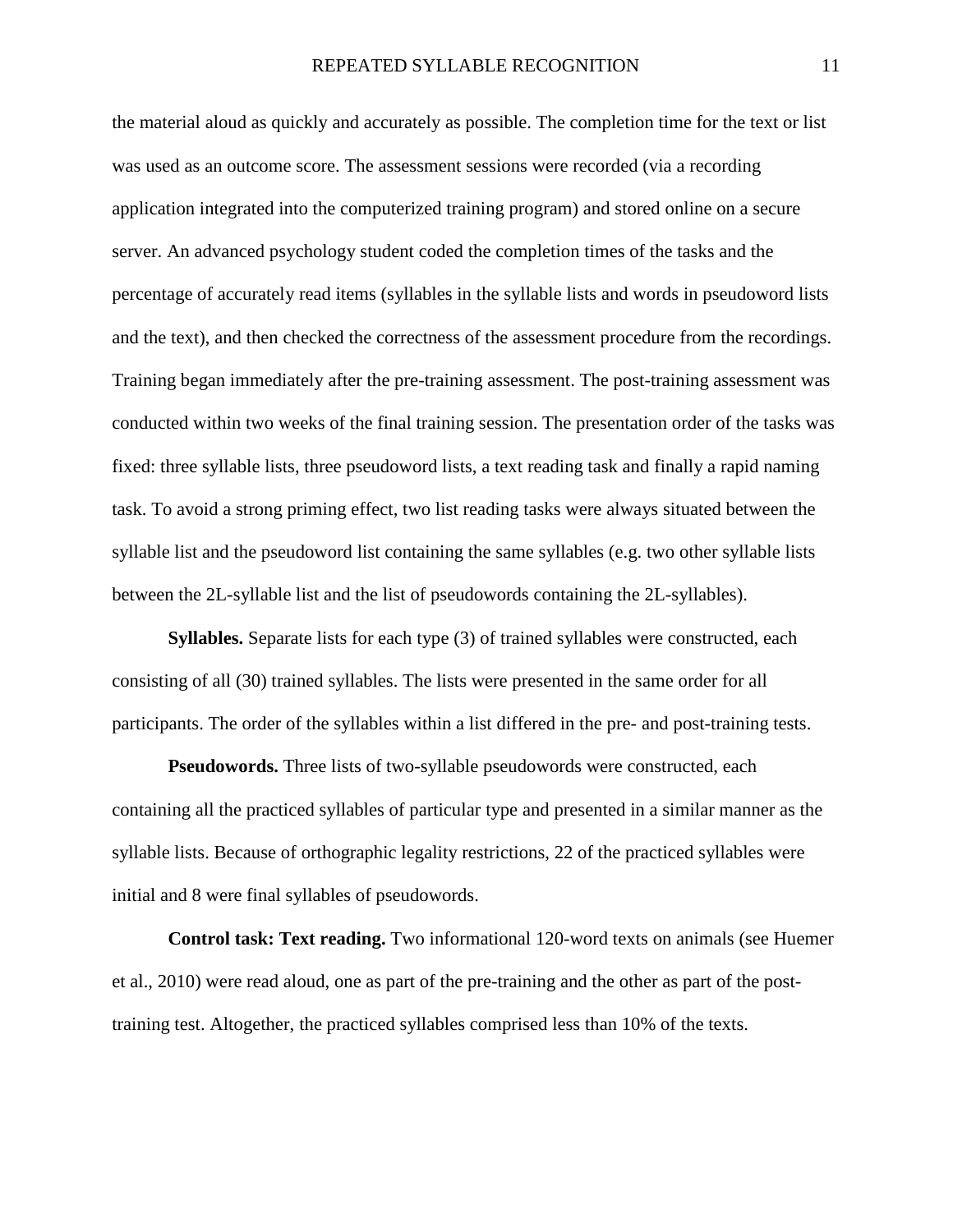**Rapid automatized naming.** A 'stimulus card' consisted of five letters (O, A, S, T, P) arranged in 5 rows by 10 columns. The stimuli were presented in pseudorandom order, yet no individual stimulus was immediately repeated (Ahonen, Tuovinen, & Leppäsaari, 1999).

## **Training.**

**Implementation.** The training period consisted of ten (5 to 10 minute) computer training sessions in a 2-3 week period, with three to five sessions per week. Thirty practice syllables were randomly repeated five times during each session, resulting in 50 repetitions per syllable during the training period. By means of a computer program (for a detailed description of the program, see Lyytinen, Erskine, Kujala, Ojanen, & Richardson, 2009), a participant heard an auditory stimulus via headphones and then chose the corresponding syllable as quickly as possible from five written options on the computer screen. The child received feedback according to the speed of accurate responses. A new trial immediately followed each answer. Feedback comparing the child's recognition speed to his or her previous sessions was given by the program after each training session.

**Training materials.** Trained syllables consisted of two-letter syllables, as well as frequent and infrequent four-letter syllables (Table 3), with each of the three types of syllables including 30 items. Two-letter syllables were matched with frequent four-letter syllables, according to their frequency in newspaper text (Department of General Linguistics, University of Helsinki, and Research Institute for the Languages of Finland, 1996-1998). Altogether, frequent four-letter syllables comprised 24% and infrequent four-letter syllables 0.06% of all occurrences of four-letter syllables in common texts. Four-letter frequent and infrequent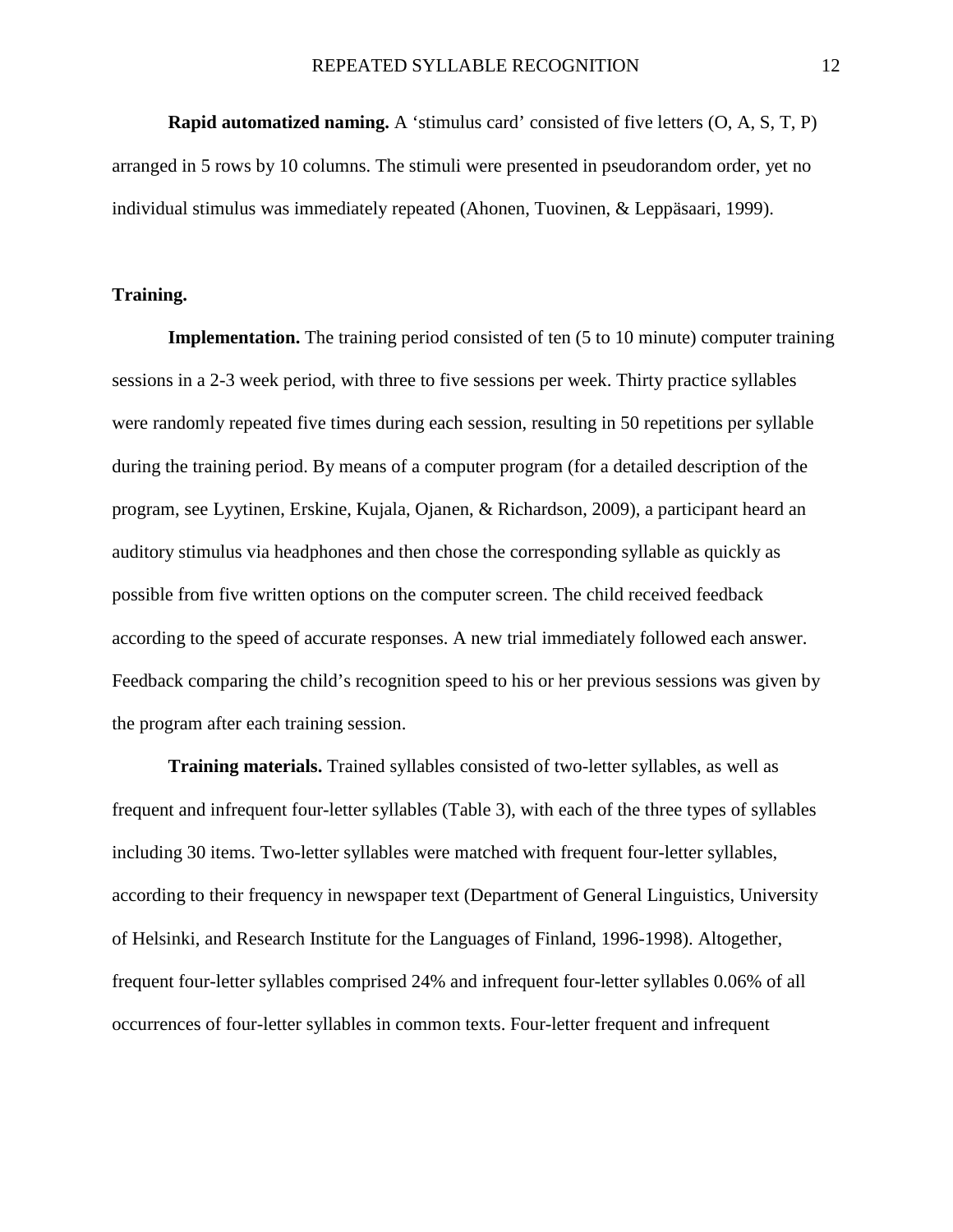syllables were matched according to their structure. None of the syllables had a semantic meaning.

During the intervention, as a control for the general effect of training and teacher attention, the control group practiced simple addition, subtraction and multiplication tasks using the same computer program. Each participant heard a number and was asked to select a corresponding equation presented on the screen. Feedback was based on the accuracy of the answer; speed was not emphasized. After the post-training test, teachers were encouraged to also use the *reading* training program of their choice with the control group children.

Table 3 about here

#### **Results**

#### **Pre-Training Measurements**

As children with very low reading accuracy were excluded and the accuracy measures were close to the upper limit in the pre- and post-test data of all groups (see Table 2), only reading speed was included in statistical analyses. Distributions of speed measurements were skewed and thus normalized using natural logarithmic transformations. This procedure did not change the pattern of the results; these were comparable between the original and the transformed data. Crosstabulation for gender (categorical) and analyses of variance for continuous pre-training measures (Table 1) revealed no differences between the groups (2L, 4LF, 4LI, and No training) in gender, [*χ²*(3) = 1.45, *p* = .693], age [*F*(3, 146) = 1.38, *p* = .252], naming speed  $[F(3, 146) = 0.52, p = .666]$ , or in any of the reading speed measurements (two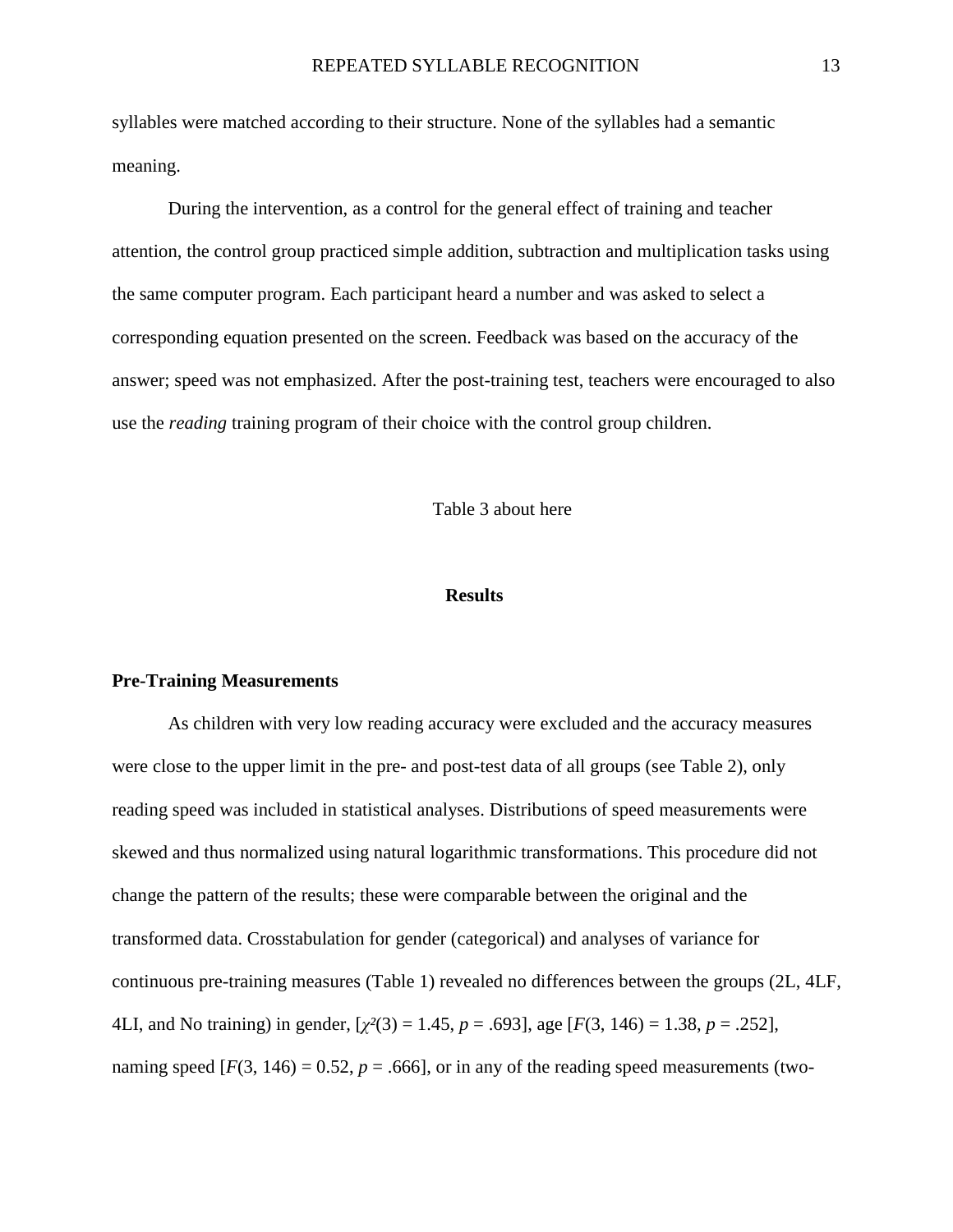letter syllables:  $[F(3, 146) = 1.11, p = .346]$ , four-letter frequent syllables:  $[F(3, 146) = 1.38, p$  $= .252$ ], four-letter infrequent syllables:  $[F(3, 146) = 0.65, p = .586]$ , pseudowords containing two-letter syllables:  $[F(3, 146) = 1.50, p = .218]$ , pseudowords containing four-letter frequent syllables:  $[F(3, 146) = 0.60, p = .615]$ , pseudowords containing four-letter infrequent syllables:  $[F(3, 146) = 1.33, p = .267]$ , and text reading  $[F(3, 146) = 0.96, p = .413]$ ). Finally, to explore the effect of syllable frequency, the reading speed of four-letter frequent and infrequent syllables was compared to each other over all groups at the beginning of the training. The results showed that the four-letter frequent syllables were read significantly faster than the four-letter infrequent syllables  $[t(149) = 11.58, p < .001]$ .

## **Reading Speed Regarding Trained Syllables**

To test the training effect, the reading times for syllable lists were analyzed using mixed model ANOVAs in which the Training condition (2L, 4LF, and 4LI in contrast to No training) served as a *between-subjects* factor and Time (pre-test and post-test) as a *within-subject* factor. Completion time for the list of trained syllables was used as a dependent variable to measure the training effect. The descriptive statistics of reading speed measures are presented in Table 1.

Significant Training condition x Time interactions were apparent when comparing the training groups with the control group (see Table 1), indicating greater gains in the training groups with respect to the speed of reading trained syllables: specifically, Group-2L in two-letter syllables  $[F(1, 81) = 5.84, p = .018, \eta_p^2 = .067]$ ; Group-4LF in four-letter frequent syllables  $[F(1, 81) = 5.84, p = .018, \eta_p^2 = .067]$ ; Group-4LF in four-letter frequent syllables  $[F(1, 81) = 5.84, p = .018, \eta_p^2 = .067]$ ; Group-4LF in 63) = 11.83,  $p = .001$ ,  $\eta_p^2 = .158$ ; and Group-4LI in four-letter infrequent syllables [ $F(1, 70) =$ 25.22,  $p < .001$ ,  $\eta_p^2 = .265$ . No significant Training condition by Time interactions were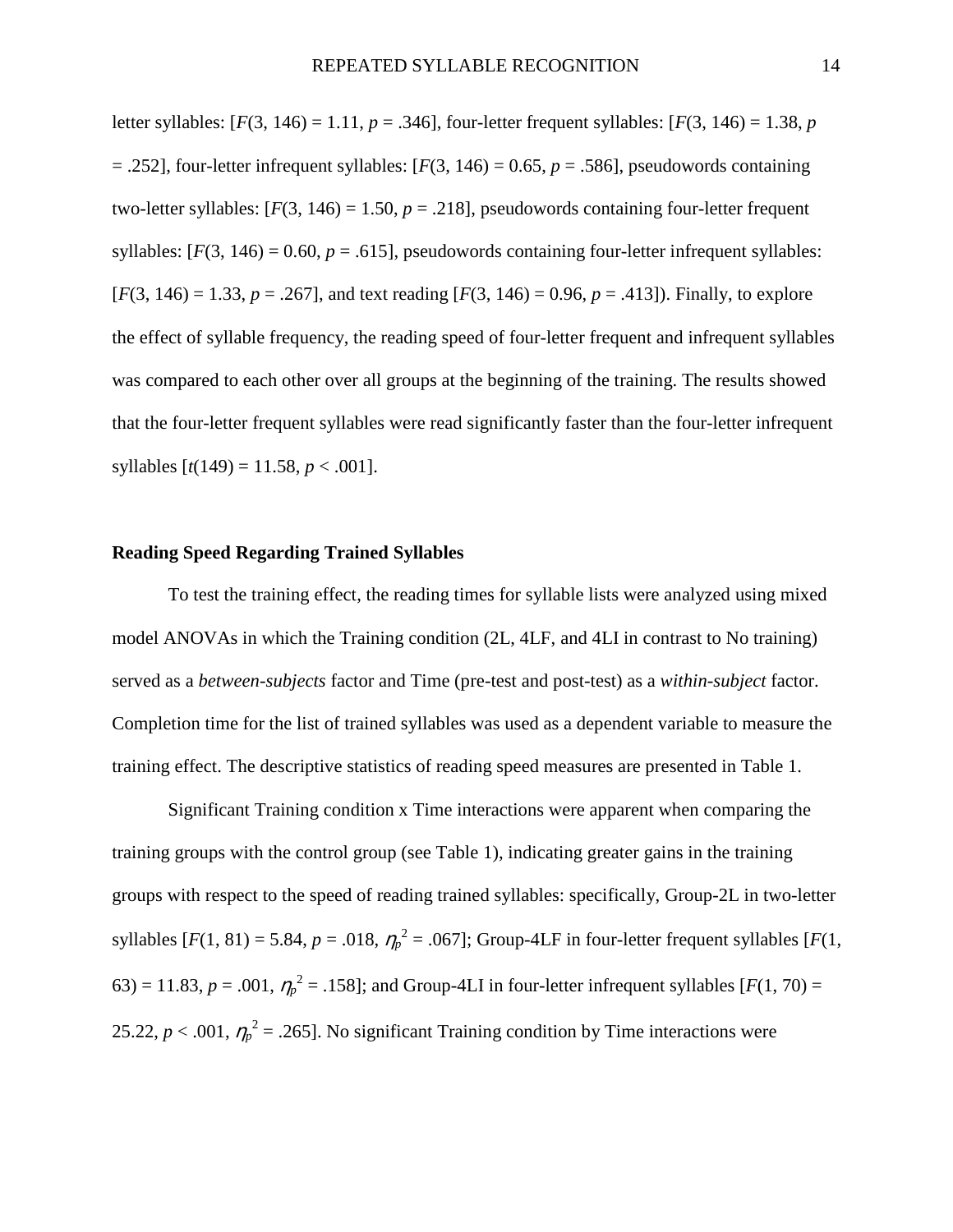apparent in regard to untrained syllables when comparing the training groups with the control group, indicating that the training effect was evident in trained but not in untrained syllables.

The interaction between the reading progress (Time) and the Training condition was further examined by means of the Johnson-Neyman procedure (Johnson & Neyman, 1936; Potthoff, 1964; Aiken & West, 1991). With this method, significance regions for the interaction were defined, producing limits beyond which differences between the training group and the control group were *significant.* With this method we were able to define the part of the training group that differed from the control group. The results revealed that the difference between the Group-2L and the control group in favor of the training group was significant in practiced syllables only for the 25% of participants who had been assessed as the poorest readers (at the pre-training stage). The corresponding figures for Group-4LF and Group-4LI were 77% and 73%, respectively.

#### **Item-specific and Transfer Effects**

**Syllables.** To test item-specificity at syllable level, development between pre-test and post-test (Time) of the three training groups (2L, 4LF, and 4LI) was compared in all syllable types (Table 1). For two-letter syllables, the differences between Group-2L and the other training groups were not straightforward. The only comparison approaching significance was between Group-2L and Group-4LI, where  $[F(1, 83) = 3.59, p = .062, \eta_p^2 = .041]$ . In terms of the development of reading speed of four-letter *frequent* syllables, Group-4LF outperformed the two other groups (Group-4LF vs. Group-2L:  $[F(1, 76) = 9.86, p = .002, \eta_p^2 = .115]$ , and Group-4LF vs. Group-4LI:  $[F(1, 65) = 8.54, p = 005, \eta_p^2 = .116]$ ). Similar results were obtained regarding four-letter *infrequent* syllables in comparisons between Group-4LI and the other groups (Group-4LI vs.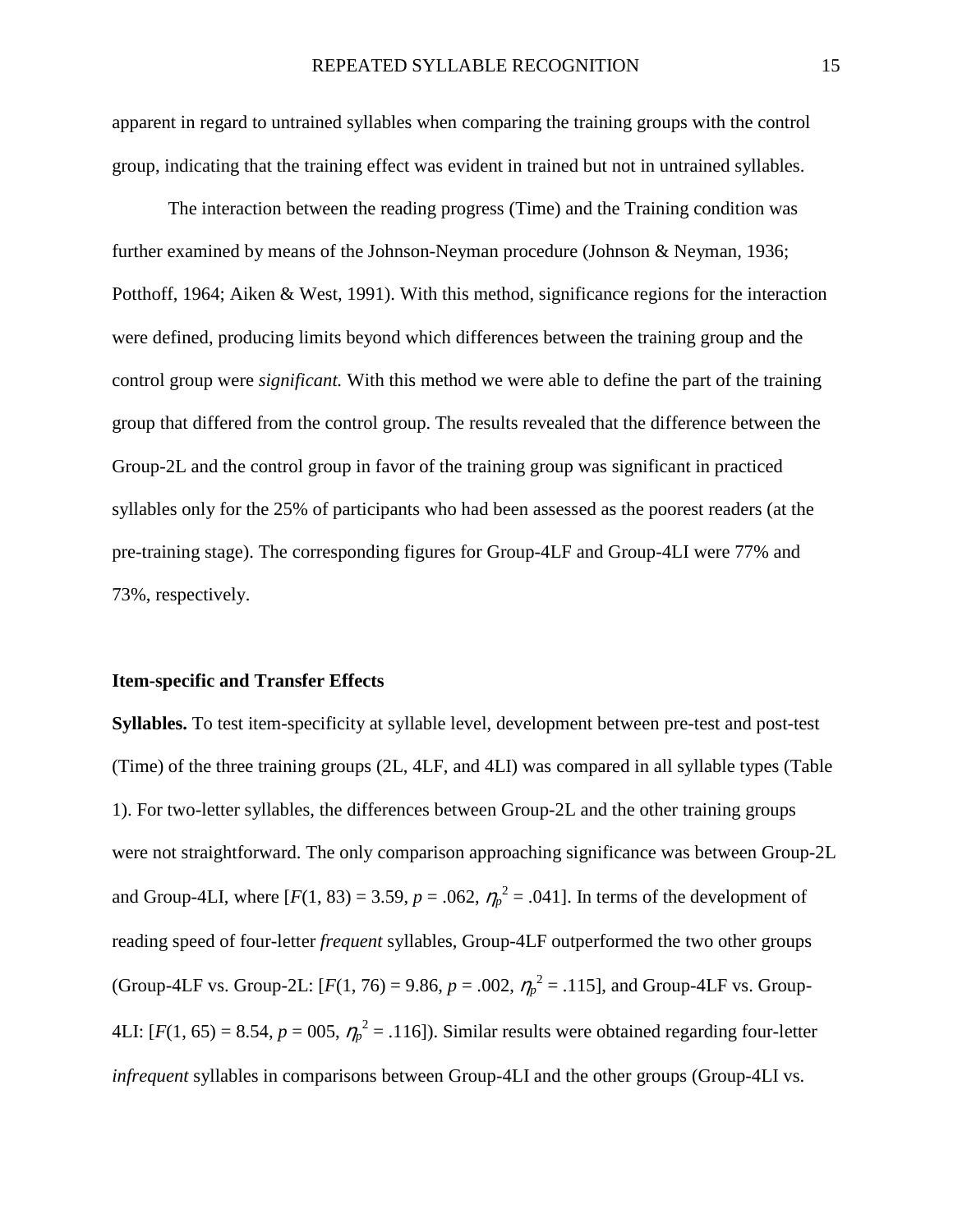Group-2L:  $[F(1, 83) = 27.62, p < .001, \eta_p^2 = .250]$ , and Group-4LI vs. Group-4LF  $[F(1, 65) =$ 15.16,  $p < .001$ ,  $\eta_p^2 = .189$ ]). In sum, all training groups outperformed the control group with regard to the practiced syllables. With respect to long syllables, the training groups also differed from each other so that each training group outperformed the other groups in the trained syllables.

**Pseudowords.** To explore a transfer effect to larger orthographic units, the list completion times for the pseudowords containing trained syllables (Table 1) were analyzed using the mixed model ANOVAs in which the Training condition (2L, 4LF, and 4LI in contrast to No training) served as a *between-subjects* factor and Time (pre-test and post-test) as a *withinsubject* factor. While a trend indicated that the trained groups had a greater increase in speed in reading pseudowords than the control group in long syllables (Group-4F vs. Control group: [*F*(1,  $(63) = 2.04$ ,  $p = .158$ ,  $\eta_p^2 = .031$ ]), this was shown statistically significant only with pseudowords containing four-letter infrequent syllables (Group-4LI vs. Control group: [*F*(1, 70) = 4.68, *p*  $= .034$ ,  $\eta_p^2 = .063$ , and Group-4LI vs. Group-4LF: [ $F(1, 65) = 4.42$ ,  $p = .039$ ,  $\eta_p^2 = .064$ ]).

**General reading speed.** To explore the effects of training on the reading speed of the text including only few practiced syllables (Table 1), the development (pre-test – post-test) of text reading speed was compared between each group (2L, 4LF, 4LI, and Control) with mixed model ANOVA. No differences were observed between the groups  $[F(3, 146) = 0.98, p = .407,$  $\eta_p^2$  = .02], indicating comparable development between the control and training groups.

## **Initial Reading Speed and Rapid Automatized Naming**

The connections of initial reading speed (i.e. combined reading time for pseudowords and text in the pre-training test) and rapid automatized naming (RAN) with gains in syllable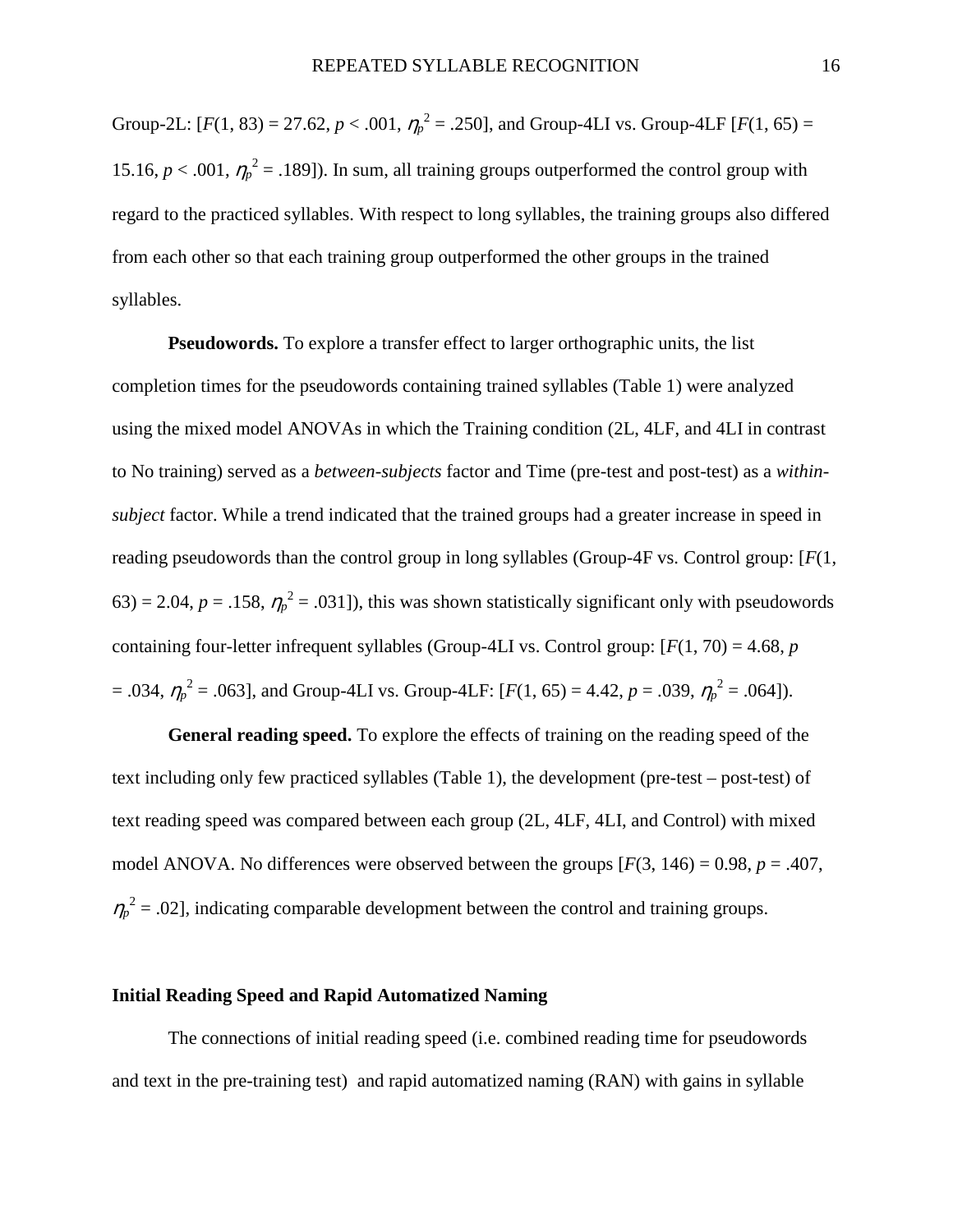reading speed were analyzed separately in each training group using a linear regression model (Table 4). Distributions of the variables were positively skewed (i.e. skewness differed from zero on .01 significance level; Tabachnick & Fidell, 2007) and thus normalized using natural logarithmic or square root transformation. Independent variables (RAN and initial reading speed) were first entered into analysis separately and then together (enter method) in order to measure their independent and shared variance in explaining the gains in reading speed (the training effect). RAN was positively related to the initial reading speed (.52  $\lt r \lt 0.66$ ), but was not associated with the training effect. Slow initial reading speed significantly predicted the better training effect for a group training two-letter syllables (Group-2L), but not for the other training groups. Even though the independent variables were correlated, multicollinearity was not present: the tolerance coefficients were 0.714, 0.538, and 0.678 (i.e. clearly greater than a common border value 0.2) in analyses for gains in Group-2L, Group-4LF, and Group-4LI, respectively.

Table 4 about here

## **Discussion**

The aim of this study was to explore the effects of training and transfer of computerized syllable training on reading speed with regard to various types of syllables with poor readers in  $2<sup>nd</sup>$  and  $3<sup>rd</sup>$  grades, as well as to investigate the influence of initial reading speed and RAN on the training effect among these children. The results from a transparent language with a clear syllable structure (Finnish) reveal that the speed of reading trained syllables increased across all of the three training groups compared to the control group. The training effect was most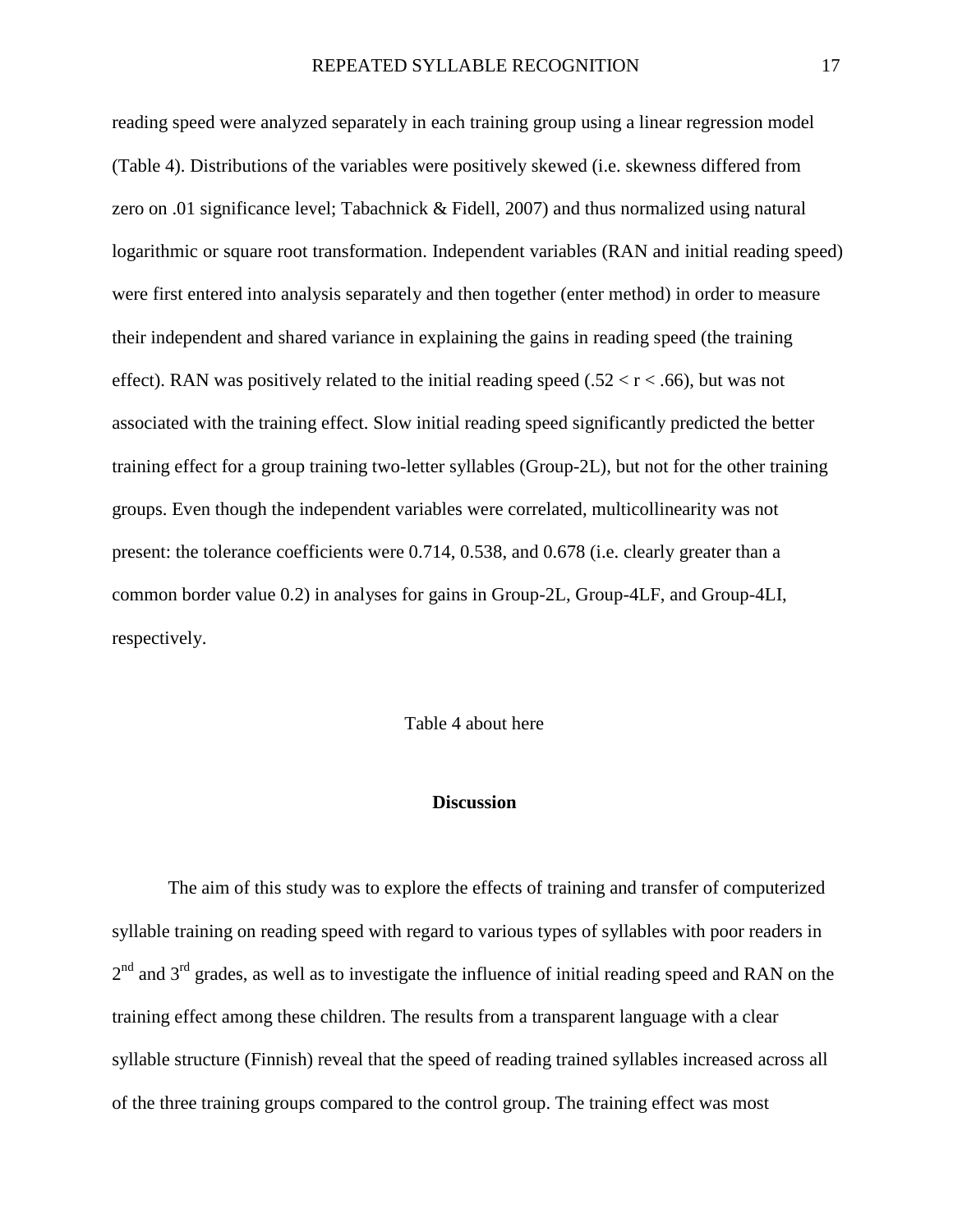pronounced for long infrequent syllables and least for short syllables. As expected, the effects of training did not transfer to other types of syllables or to text including only few practiced syllables. However, the expected transfer to larger units that included practiced items was less pronounced than in previous studies (Huemer et al., 2010). RAN predicted the initial reading speed, but had no connection to the effect of training. Initial reading speed only predicted increases in the reading speed of short syllables.

The results showed that after repeated identification of syllables, all three training groups had more increases in syllable reading speed than the control group. This effect was evident already after a brief training (amounting to 1-2 hours of practice), indicating that computerbased syllable recognition may be a promising tool for increasing the reading speed of practiced items for slow readers soon after the first school year in an orthographically transparent language.

The results confirmed our set of hypotheses concerning the frequency effect of syllables. First, frequent syllables were initially read faster than similar but infrequent syllables. This supports the hypothesis of there being a facilitating effect of syllable frequency on reading speed (Perea & Carreiras, 1998). Second, slower initial reading speed left more room for improvement, and hence the training effect was more pronounced for infrequent syllables  $[\eta_p^2 = .265]$  than for frequent syllables  $[\eta_p^2 = 158]$ . This result also supports the claim that the greatest gains in repeated reading can be expected during the first exposures to practiced items, as three or four repetitions have been reported to be sufficient in most cases for both typical and poor readers (Meyer & Felton, 1999), while the speed and accuracy of reading seem to reach their maximum after six repetitions (Lemoine et al., 1993). However, one should note that a greater amount of repetition may promote the retention and generalization of the training effects (Lemoine et al.,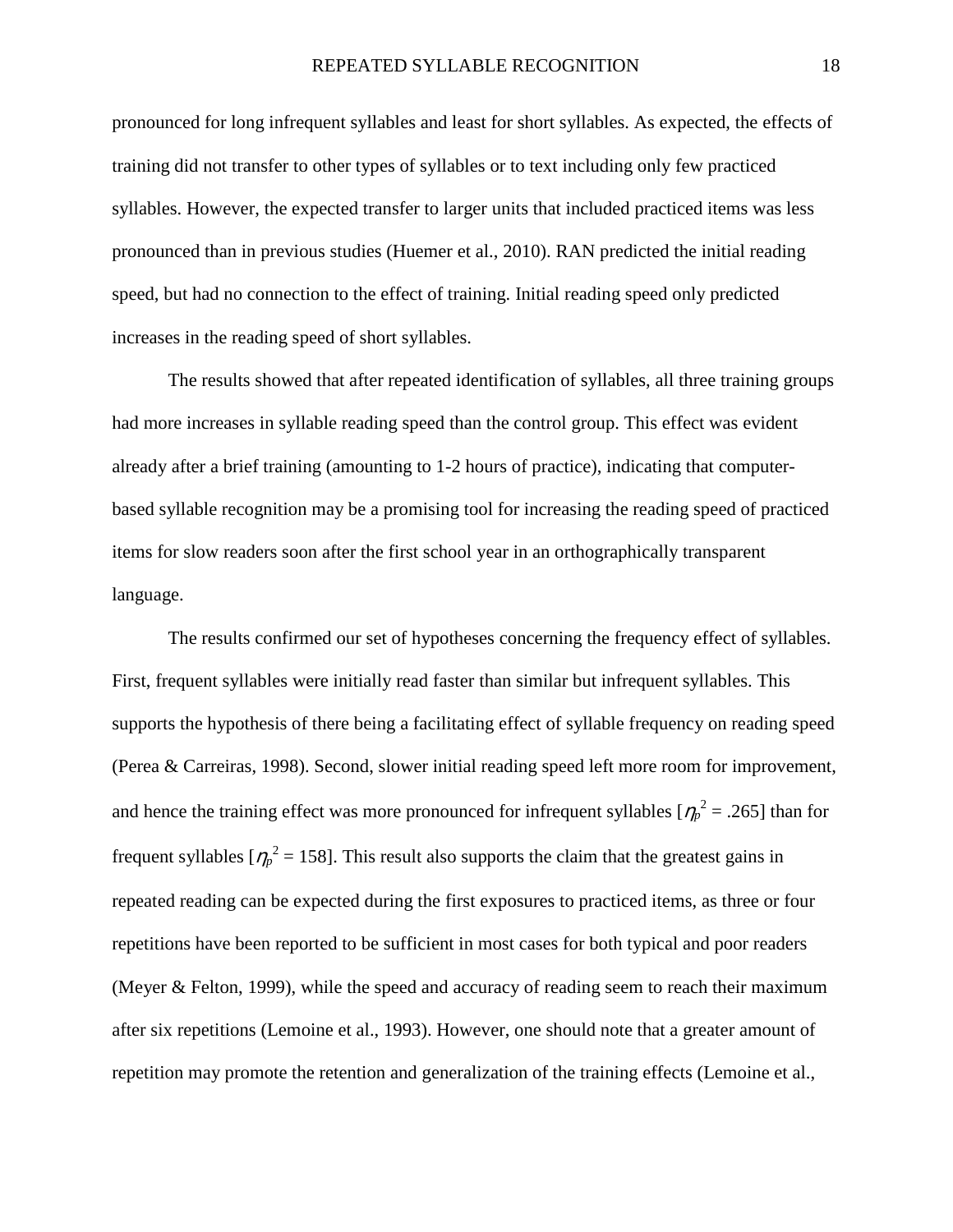1993), especially in the case of dyslexia (Reitsma, 1983; Thaler et al., 2004). In sum, the training effect per se was stronger for infrequent syllables, compared to more frequent syllables, most likely due to less previous exposure. However, as we also found a significant training effect with more frequent items, we can expect that their effects on *general reading* may be even greater, as very few of the most frequent syllables comprise a substantial amount of the text (in Finnish, the 50 most frequent syllables comprise over 50 percent of the text). That said, one should note that these frequent items may be already automatized due to prior exposure and, for this reason, additional training may not cause any significant gain in reading speed for poor readers in grades 2 and 3 who have already passed the first stages of reading development. Therefore, the selection of trained units should be planned carefully in order to promote an increase in both item-specific reading speed and a transfer to general reading.

In a comparison between short and long syllables, matched according to their frequency, the expected trend for longer syllables showing a greater training effect was confirmed ( $\eta_p^2$ )  $=$  .158 for long and  $\eta_p^2 = .067$  for short syllables). In addition, for two-letter syllables, the difference in gains between the training group and the control group was only evident in the poorest quarter of the sample; for four-letter syllables, the difference was evident for threequarters of the training group. This suggests that two-letter syllables were already automatized in most of the second- and third-graders in our sample. Therefore, further practice of two-letter syllables only helped the *extremely* slow readers. The increase of speed in reading long syllables probably indicates both automatization and a shift from serial letter-by-letter processing to a more holistic strategy of recognizing the syllable as a unit, which is in accord with the hypothesis of the self-teaching mechanism (Share, 1995). This finding is similar to studies that report a decreased length effect after practice (e.g. Maloney et al., 2009). Maloney et al. suggest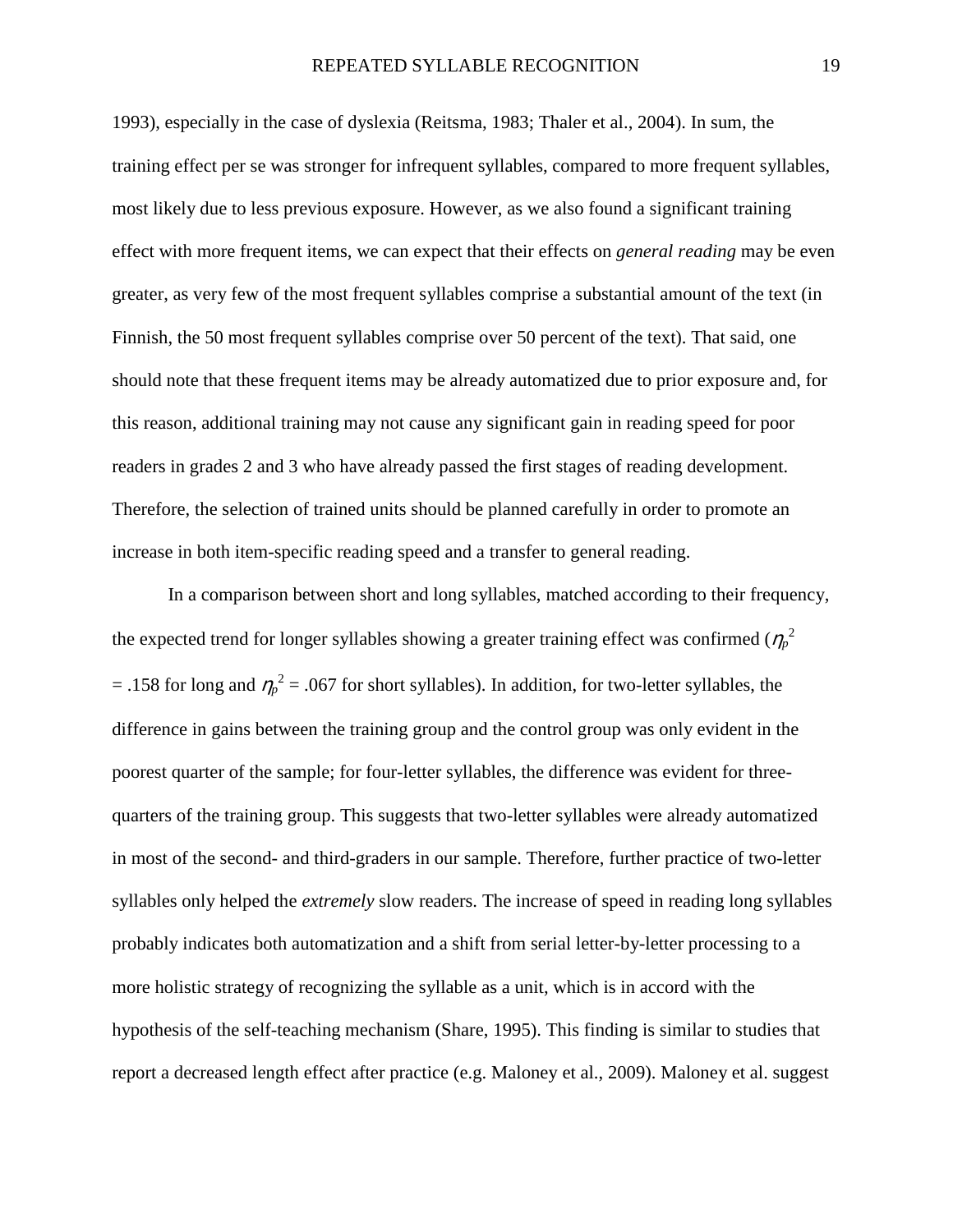that this effect does not reflect the strengthening of grapheme-phoneme associations, but rather a repetition-induced use of whole-item print-to-sound associations. Therefore, the syllable-length effect is due to another, more effective parallel strategy for reading.

In terms of generalization, the training effect did not transfer to untrained Finnish syllables or to text that did not contain a large amount of practice items among the sample of poor readers in grades 2 and 3. Our results are in line with previous results which show that the effects of fluency training are item-specific (Berends & Reitsma, 2006; Lemoine et al., 1993; Marinus et al., 2012; Thaler et al., 2004). However, in an earlier study examining repetitive syllable training, a transfer effect to larger units was demonstrated with long infrequent syllables (Huemer et al., 2010). Although in our study we also found a trend towards generalization to larger units above the practiced level (pseudowords containing practiced syllables), the effect was only significant with respect to infrequent syllables and the effect sizes were considerably lower than in the earlier study. We will discuss the possible explanations later.

Finally, the connection of initial reading speed and RAN to the training effect was explored. As expected, RAN was correlated with initial reading speed in line with previous studies which have shown the connection between slow naming and slow reading (Holopainen et al., 2001; Lervåg & Hulme, 2009; Savage & Frederickson, 2005). Contrary to studies in which slow naming hindered the results of reading intervention (Compton, 2000; Stage et al., 2003), but in accord with the studies by Berends & Reitsma (2006) and Levy et al. (1997), RAN showed no direct influence on the training effect when initial reading speed was accounted for.

Initial reading speed was associated with progress in reading speed for short but not long syllables in Finnish. Analysis revealed that the participants who gained the most from the training were the slowest of the poor readers. This is rather easy to understand in light of the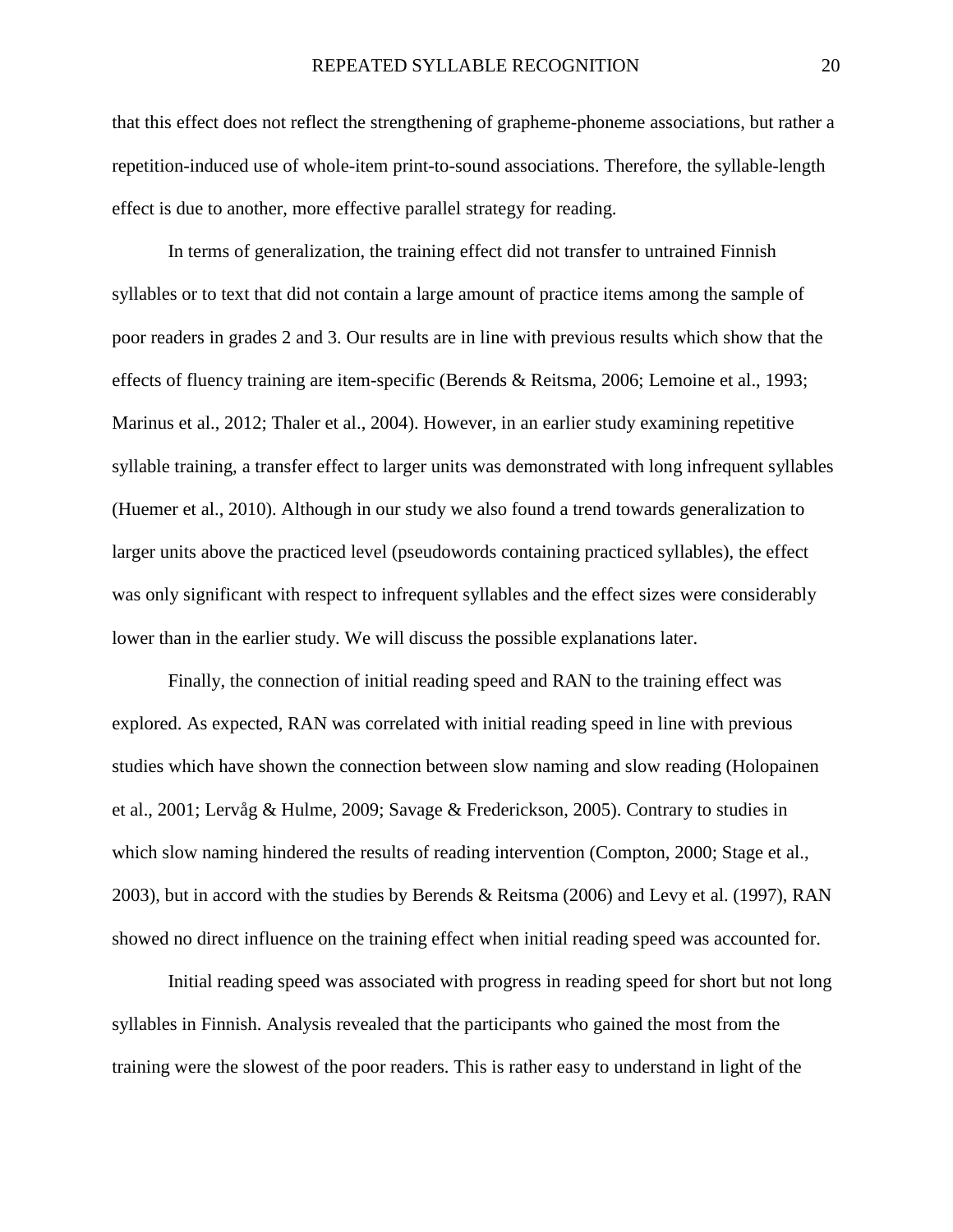results presented before: that is, most participants had increases in reading speed with respect to long syllables (regardless of initial reading speed), but with respect to short syllables, the increases were evident only among the slowest readers. One of the most appealing explanations for this is very simple: even though there is no absolute ceiling for reading speed, development in speed reaches its "asymptote" sooner or later (Breznitz, 2006). The slowest readers have the most room for improvement, as the faster readers may already have been close to this asymptote at the beginning of the experiment. This most probably explains the differences in development between the limits of the range of initial reading speed. Given the lesser effects of training and that the initial reading speed of the fastest readers reached the average of typical readers in general reading speed (compared to JLD data, Torppa et al., 2010), this explanation seems plausible for this sample. However, this does not mean there is no advantage of training even for the faster part of the group, as there was still a variation in gains with these children. For *long items*, for example, the majority (77% and 73% of the  $2<sup>nd</sup>$  and  $3<sup>rd</sup>$  graders practicing frequent and infrequent long syllables, respectively) of all the poor readers in our sample improved, not just those at the lowest level. It is encouraging to find that the poorest readers were actually not the most resistant to training, as has been previously reported (Berninger et al., 2002). Repeated syllable training seems to benefit children learning to read a transparent language with a clearly defined syllable structure.

Although the results of this study were promising with regard to gains in syllable reading speed, the training effect ( $\eta_p^2 = .27$ ) was weaker than that seen in an earlier study assessing the effects of repeated reading practice with infrequent syllables ( $\eta_p^2$  = .60 to .63; Huemer et al., 2010). There are several possible explanations for the difference in results. First, training specific syllables using silent recognition may be less effective than reading them aloud. One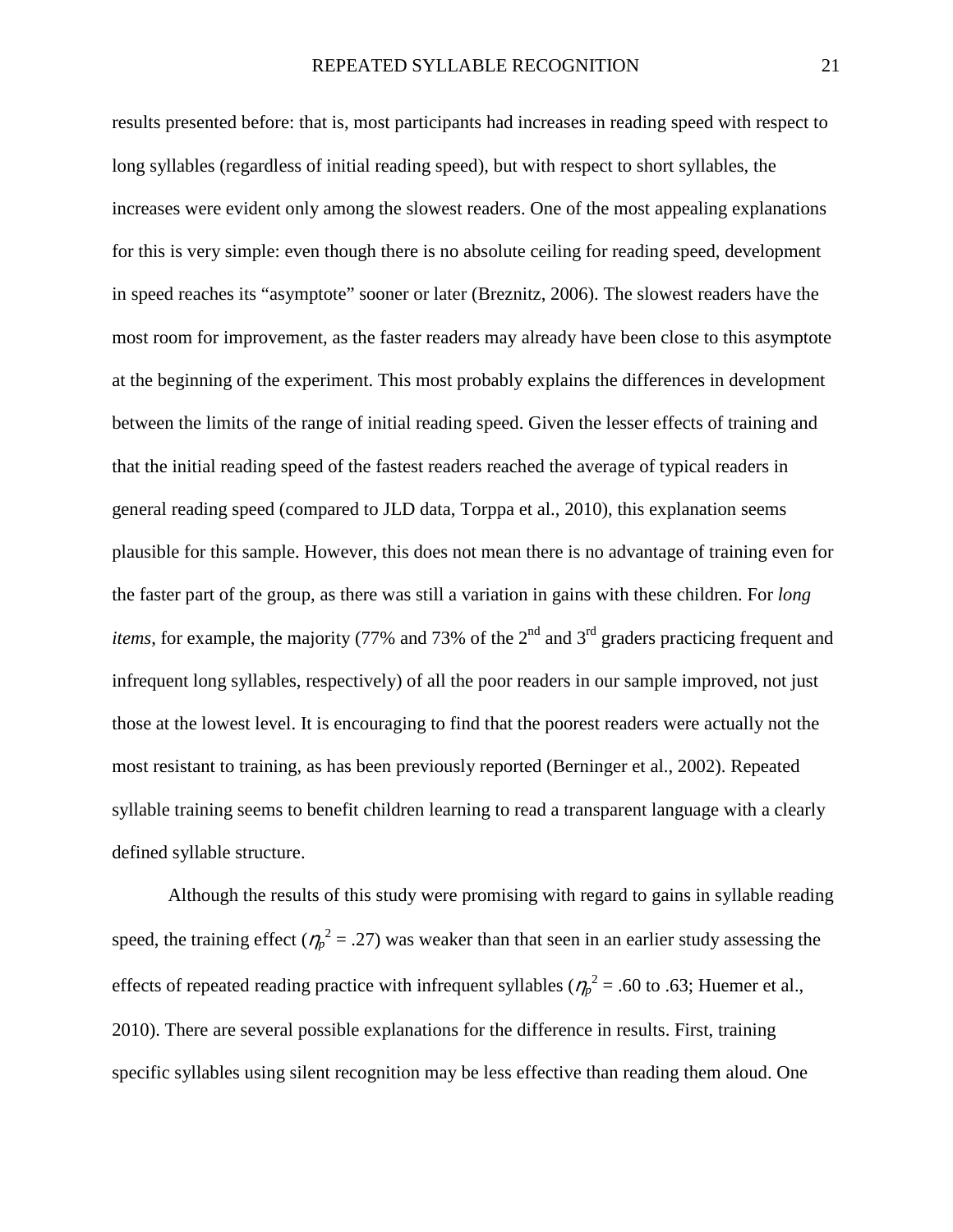explanation could be that active naming requires higher engagement and attention, compared to more passive recognition (Thaler et al., 2004). This notion is supported by the findings of Hintikka et al. (2008), where training methods similar to ours produced a comparable effect size  $[\eta_p^2 = .29]$  in consonant cluster recognition in German (Hintikka et al., 2008). This possible disadvantage of recognition tasks could be compensated for by prompting the reader for overt vocalization of responses, or by simply increasing the amount of practice. The effectiveness of different training methods—such as oral reading, silent reading and silent recognition—should also be explicitly compared, especially since consensus on the superiority of any one method has not been reached (Berends & Reitsma, 2007; de Jong & Share, 2007; Share, 2008).

Another explanation for the weaker training effect in this study is related to the assessment. The outcome measurements used by Huemer et al. (2010) were similar to the training method they used, as both involved reading aloud. However, in our study (as well as the one done by Hintikka et al. (2008)), recognition tasks utilizing a computer were used in training sessions while test measures were based on reading aloud. Accordingly, transfer from recognition to reading aloud was required, something which may have affected the observed effects of training and made comparisons to previous studies more complicated. This could also explain the observed weaker transfer effect to pseudowords, compared to Huemer et al. (2010). A "double-transfer" was required in our study (that is, from syllables to pseudowords and also from recognition to reading aloud). In further studies, the transfer effect should be measured in more detail by assessing both silent recognition and reading aloud. Thus, a challenge for future research will be to develop tasks that reliably measure the silent recognition speed of sublexical items.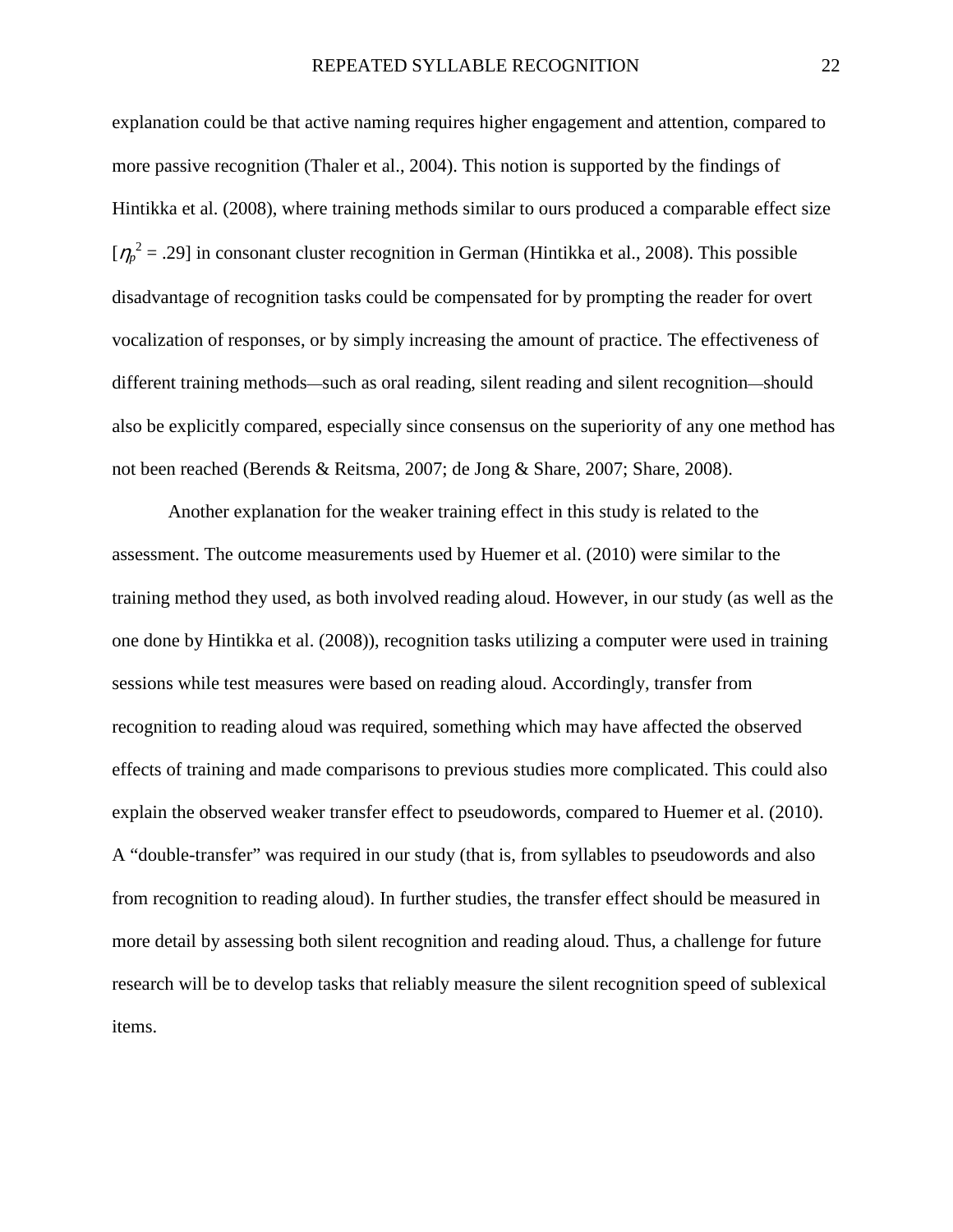A limitation of the present study is the absence of standardized measurements for reading speed and IQ, since they are not available for teachers. Accordingly, the heterogeneity of the sample in regard to initial reading skills and IQ could not be fully explored, nor could a comparison between poor and typical readers be made in this study. However, the background information provided by parents and teachers was used when excluding children representing the extremes of reading skill levels and in alleviating the bias caused by heterogeneity. Also, a comparison with the well-documented Finnish data of typical and dyslexic readers (Torppa et al., 2010) verified the positioning of the sample in terms of the distribution of reading performance.

In further studies, it would be worth exploring if the observed training effects are specifically related to syllable-level processing or if they could also be found with other sublexical units that are common in the orthography (e.g. suffixes, common letter combinations). Our present study and the study by Huemer at al. (2010) addressed syllable training directly without promoting generalization per se. In future studies, the factor of transfer to word and text levels should be addressed within the framework of syllable training, perhaps moving in the direction of the subsyllabic method of text reading (Tressoldi et al., 2007). We also acknowledge that syllable training on its own is not very motivating, and in practical applications of this approach, multifaceted methods should be used to promote both motivation and transfer. Because the ultimate goal of fluent reading is comprehension, we will need to measure the effects of fluency training not only in terms of reading speed but also reading comprehension.

In summary, this study has shown the promising effects of syllable training for poor readers in grades 2 and 3 in a transparent language with a clear syllable structure (Finnish), indicating item-specific associations between print and sound during independent reading practice, even with respect to larger sublexical items than letters. In the future, more attention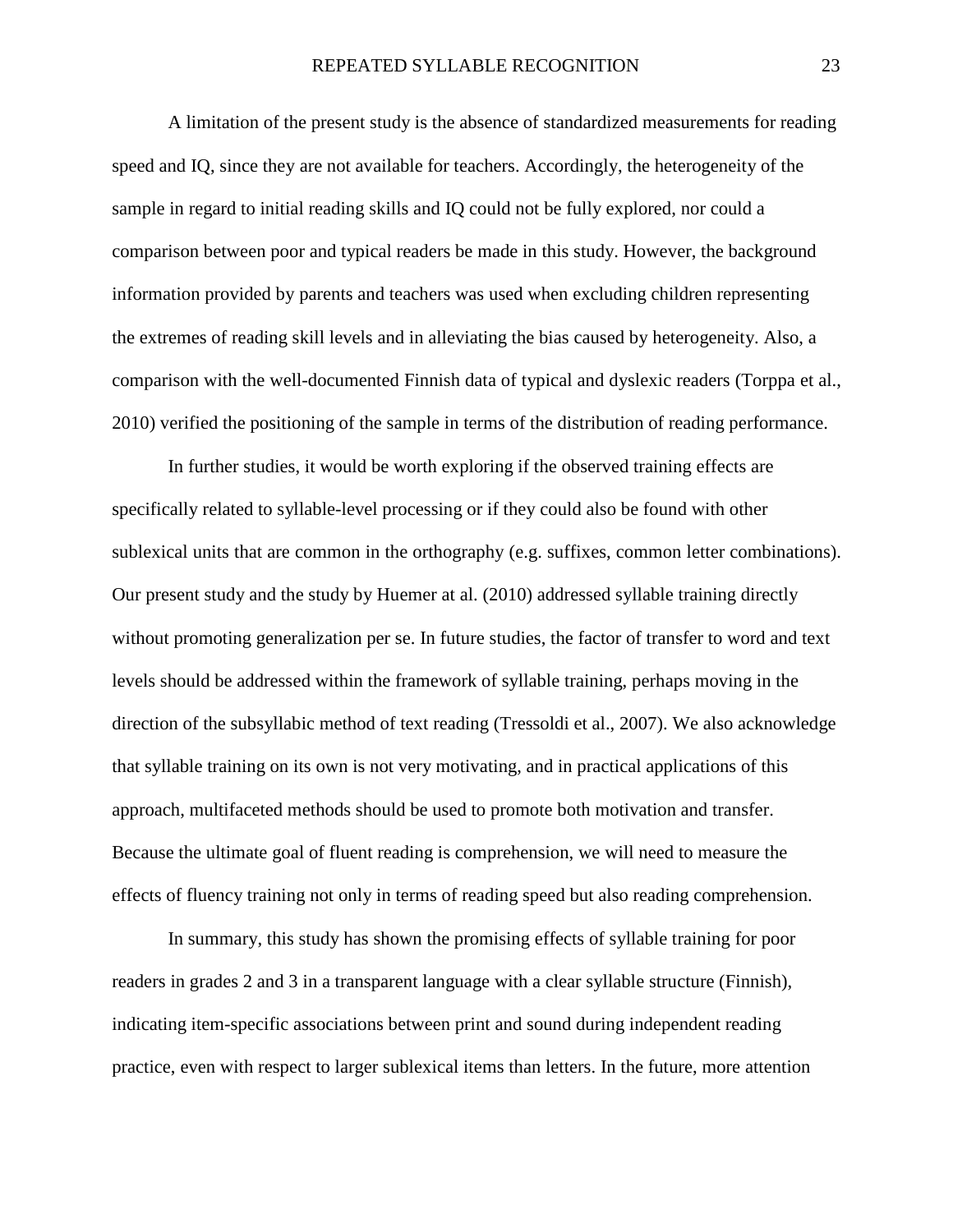needs to be paid to finding effective means of supporting transfer to everyday reading contexts. Slow naming and slow reading speed did not seem to hinder the training effects, which is a promising result for educators working with poor readers.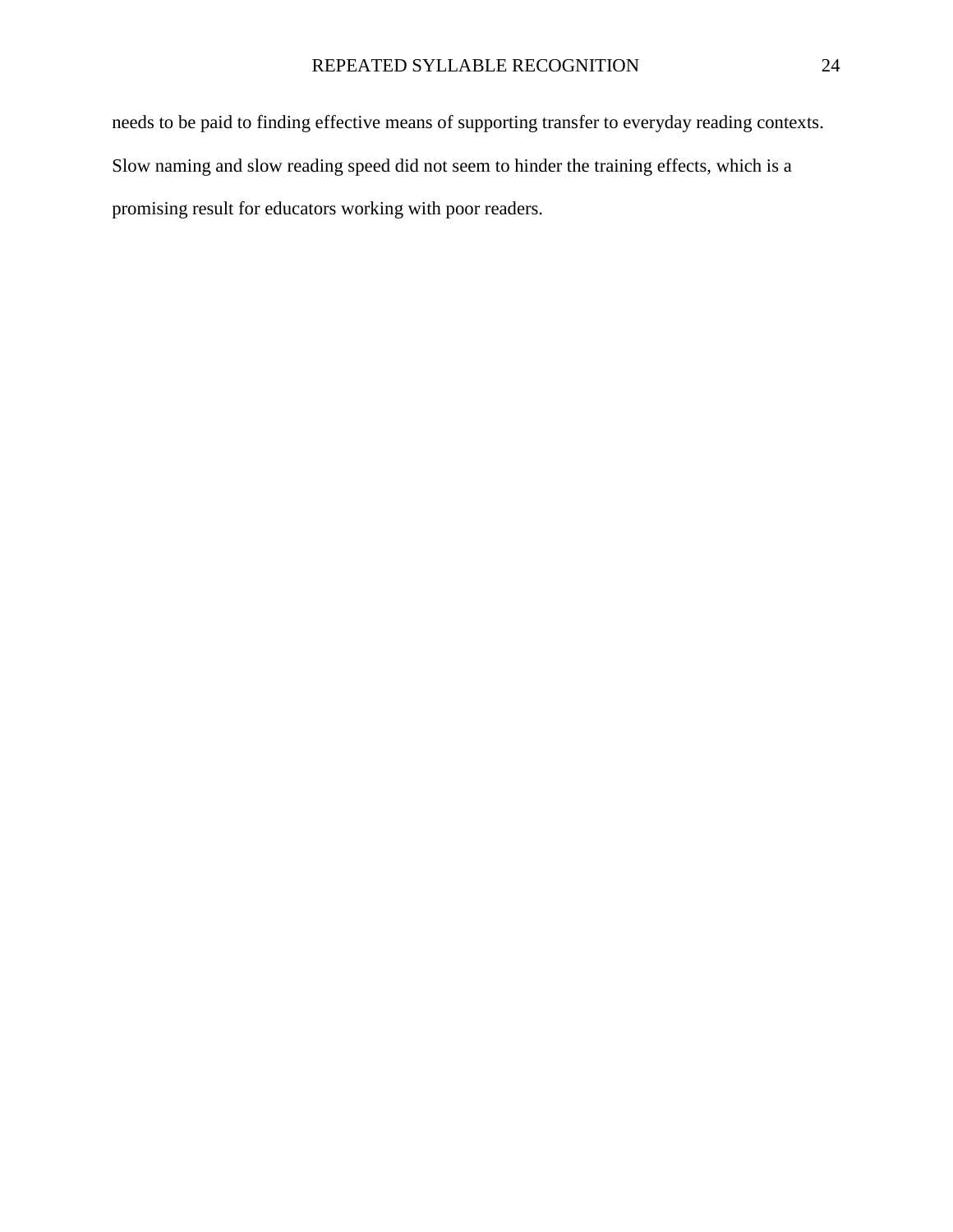#### **References**

- Ahonen, T., Tuovinen, S., & Leppäsaari, T. (1999). *Nopean sarjallisen nimeämisen testi* [The test of rapid serial naming]. Jyväskylä, Finland: Niilo Mäki Instituutti & Haukkarannan koulu.
- Aiken, L. S., & West, S. G. (1991). *Multiple Regression: Testing and interpreting interactions*. Newbury Park, CA: SAGE Publications.
- Ans, B., Carbonnel, S., & Valdois, S. (1998). A connectionist multiple-trace memory model for polysyllabic word reading. *Psychological Review*, 105, 678-723. doi:10.1037//0033- 295X.105.4.678-723
- Aro, M. (2006). Learning to read: The effect of orthography. In R. M. Joshi & P. G. Aaron (Ed.), *Handbook of Orthography and Literacy* (pp. 531-550). USA, NJ: Erlbaum.
- Berends, I., & Reitsma, P. (2006). Remediation of fluency: Word specific or generalised training effects? *Reading and Writing: An Interdisciplinary Journal, 19*, 221-234. doi:10.1007/s11145-005-5259-3
- Berends, I., & Reitsma, P. (2007). Orthographic analysis of words during fluency training promotes reading of new similar words. *Journal for Research in Reading, 30*, 129-139. doi:10.1111/j.1467-9817.2006.00324.x
- Berninger, V. W., Abbott, R. D., Vermeulen, K., Ogier, S., Brooksher, R., Zook, D., & Lemos, Z. (2002). Comparison of faster & slower responders to early intervention in reading: Differentiating features of their language profiles. *Learning Disability Quarterly, 25*, 59-76. doi:10.2307/1511191
- Bowers, P. G. (1993). Text reading and rereading: Determinants of fluency beyond word recognition. *Journal of Reading Behavior, 25*, 133-153. Retrieved from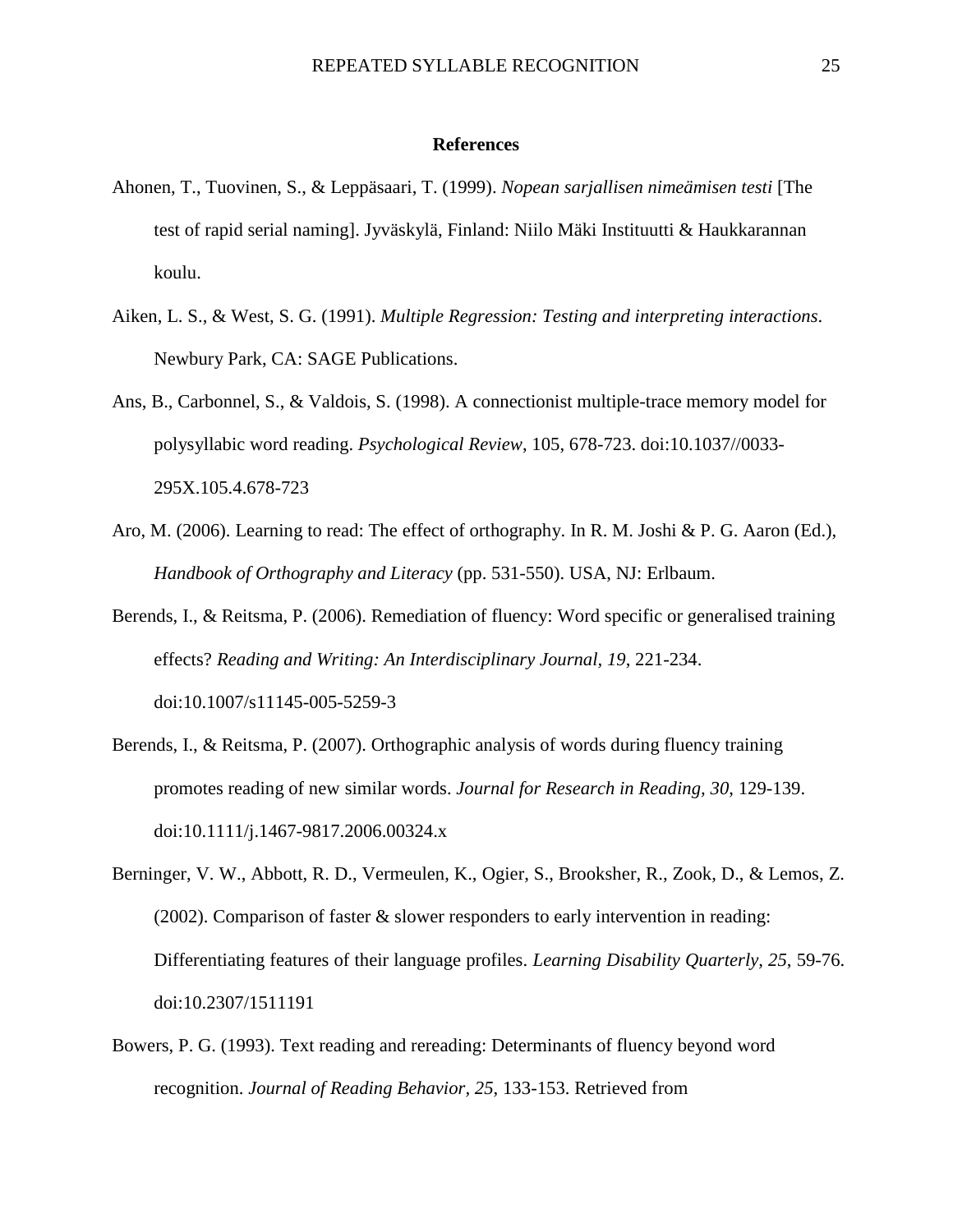doi:10.1080/10862969309547807

- Breznitz, Z. (2006). *Fluency in reading: Synchronization of processes*. Mahwah, NJ: Lawrence Erlbaum.
- Burani, C., Marcolini, S., De Luca, M., & Zoccolotti, P. (2008). Morpheme-based reading aloud: Evidence from dyslexic and skilled Italian readers. *Cognition, 108*, 243-262. doi:10.1016/j.cognition.2007.12.010
- Carreiras, M., & Perea, M. (2004). Naming pseudowords in Spanish: Effects of syllable frequency. *Brain & Language, 90*, 393-400. doi:10.1016/j.bandl.2003.12.003
- Chard, D. J., Vaughn, S., & Tyler, B.-J. (2002). A synthesis of research on effective interventions for building reading fluency with elementary students with learning disabilities. *Journal of Learning Disabilities, 35*, 386-406. doi:10.1177/00222194020350050101
- Compton, D. L. (2000). Modeling the growth of decoding skills in first-grade children. *Scientific Studies of Reading, 4*, 219-259. doi:10.1207/S1532799XSSR0403\_3
- Conrad, M., Stenneken, P., & Jacobs, A. M. (2006). Associated or dissociated effects of syllable frequency in lexical decision and naming. *Psychonomic Bulletin & Review, 13*, 339-345. doi:10.3758/BF03193854
- De Jong, P. F., & Share, D. L. (2007). Orthographic learning during oral and silent reading. *Scientific Studies of Reading, 11*, 55-71. doi: 10.1080/10888430709336634
- De Jong, P. F., & van der Leij, A. (2003). Developmental changes in the manifestation of a phonological deficit in dyslexic children learning to read a regular orthography. *Journal of Educational Psychology, 95*, 22-40. doi:10.1037/0022-0663.95.1.22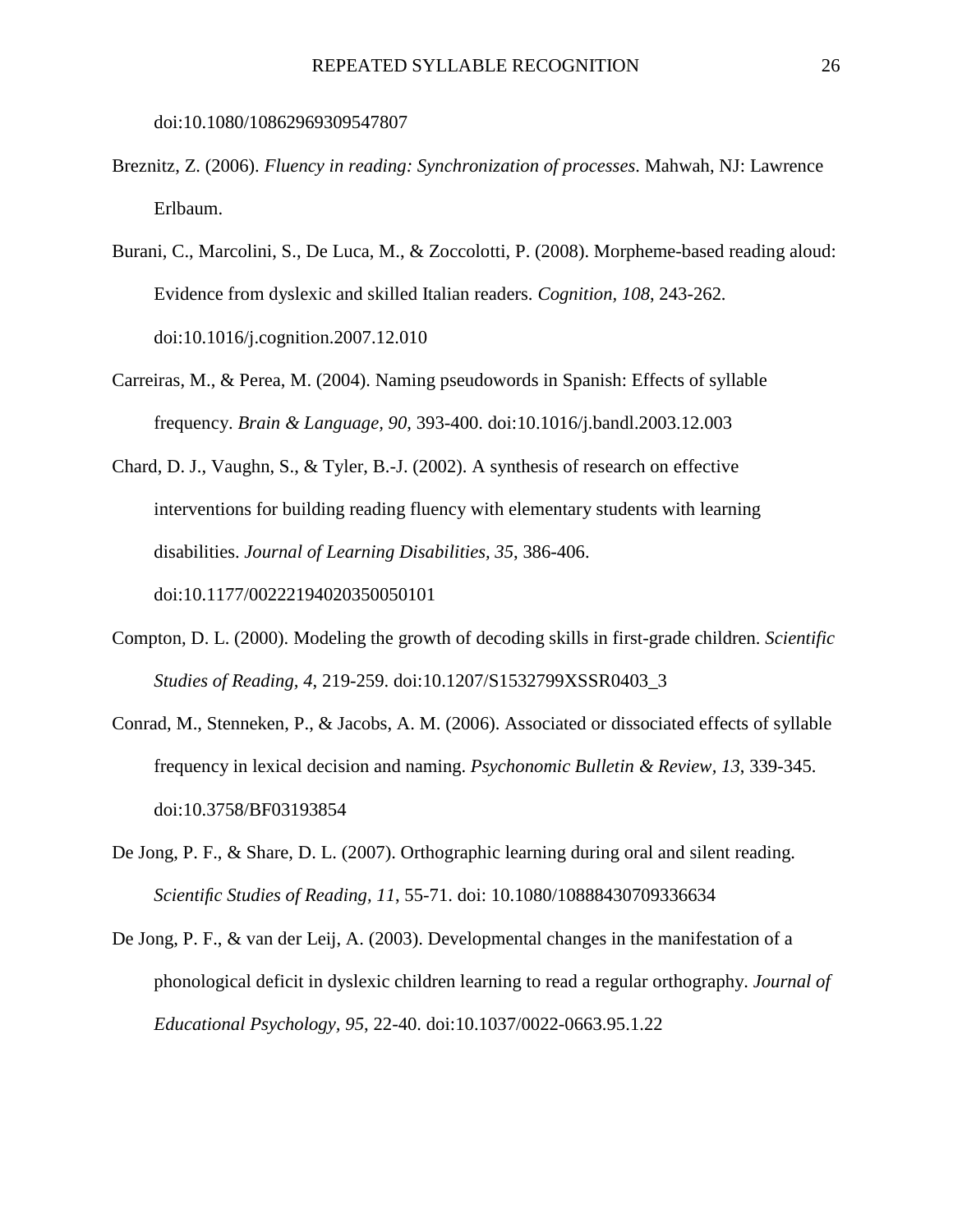- Department of General Linguistics, University of Helsinki, and Research Institute for the Languages of Finland (1996-1998). *PAROLE corpus of the Finnish language* [Data file]. Retrieved from http://www.csc.fi/english/research/software/parole-fi/).
- Duncan, L. G., Colé, P., Seymour, P. H. K., & Magnan, A. (2006). Differing sequences of metaphonological development in French and English. *Journal of Child Language, 33*, 369-399. doi:10.1017/S030500090600732X
- Ecalle, J., & Magnan, A. (2007). Development of phonological skills and learning to read in French. *European Journal of Psychology of Education, 22*, 153-167. doi:10.1007/BF03173519
- Ecalle, J., Magnan, A., & Calmus, C. (2009). Lasting effects on literacy skills with a computerassisted learning using syllabic units in low-progress readers. *Computers & Education, 52*, 554-561. doi:10.1016/j.compedu.2008.10.010
- Escribano, C. (2007). Evaluation of the double-deficit hypothesis subtype classification of readers in Spanish. *Journal of Learning Disabilities, 40*, 319-330. doi:10.1177/00222194070400040301
- Frost, R., Katz, L., & Bentin, S. (1987). Strategies for visual word recognition and orthographical depth: A multilingual comparison. *Journal of Experimental Psychology: Human Perception and Performance*, 13, 104-115. doi:10.1037//0096-1523.13.1.104
- Hintikka, S., Landerl, K., Aro, M., & Lyytinen, H. (2008). Training reading fluency: Is it important to practice reading aloud and is generalization possible? *Annals of Dyslexia 58*, 59-79. doi: 10.1007/s11881-008-0012-7
- Holopainen, L., Ahonen, T., & Lyytinen, H. (2001). Predicting delay in reading achievement in a highly transparent language. *Journal of Learning Disabilities, 34*, 401-413.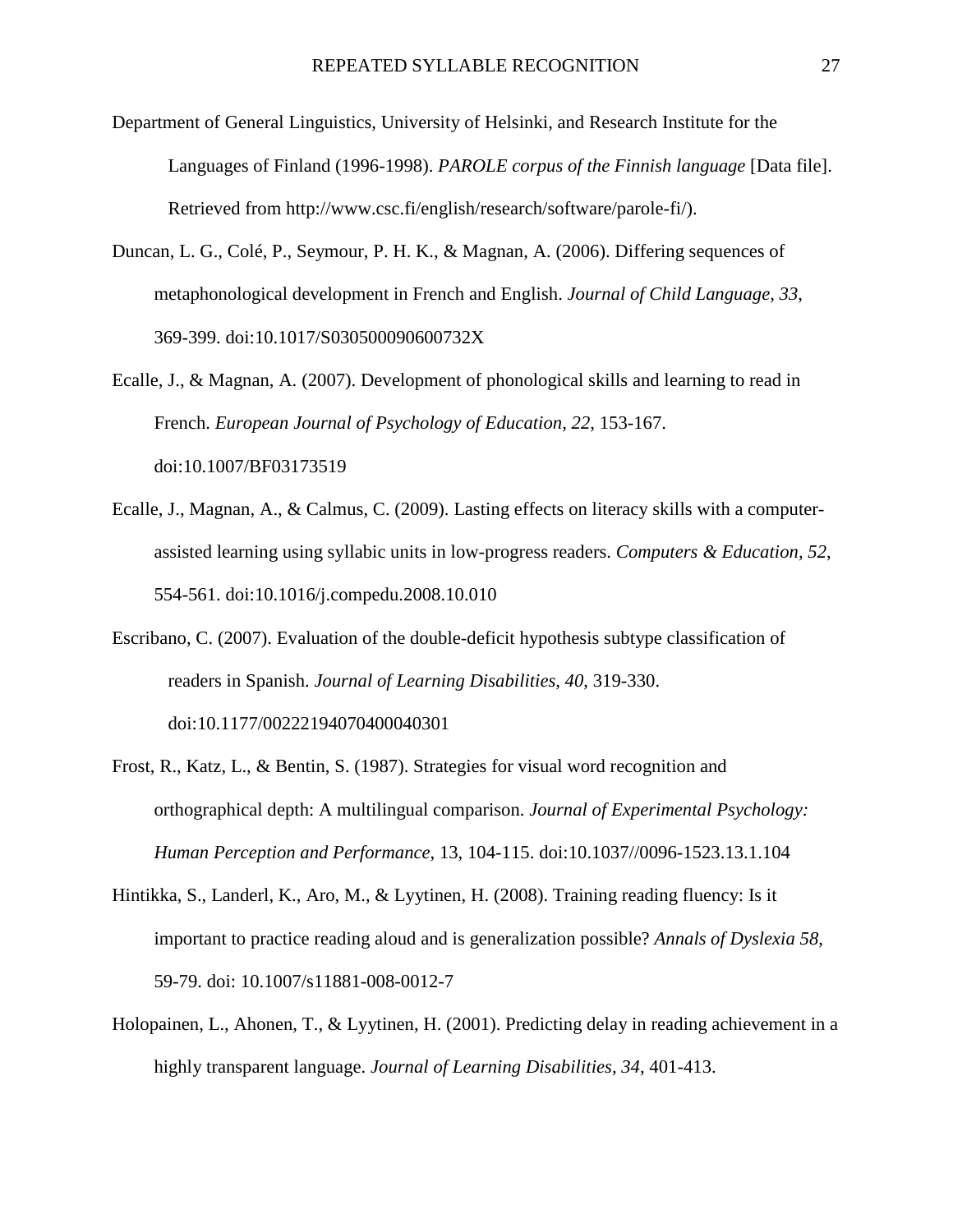doi:10.1177/002221940103400502

- Huemer, S. (2009). *Training reading skills: Towards fluency.* (Doctoral thesis, University of Jyväskylä, Jyväskylä, Finland). Retrieved from https://jyx.jyu.fi/dspace/bitstream/handle/123456789/20133/9789513935863.pdf
- Huemer, S., Aro, M., Landerl, K., & Lyytinen, H. (2010). Repeated reading of syllables among Finnish-speaking children with poor reading skills. *Scientific Studies of Reading*, *14*, 317- 340. doi:10.1080/10888430903150659
- Huemer, S., Landerl, K., Aro, M., &Lyytinen, H. (2008). Training reading fluency among poor readers of German: Many ways to the goal? *Annals of Dyslexia, 58*, 115-137. doi: 10.1007/s11881-008-0017-2
- Irausquin, R., Drent, J., & Verhoeven, L. (2005). Benefits of computer-presented speed training for poor readers. *Annals of Dyslexia, 55*, 246-265. doi:10.1007/s11881-005-0013-8
- Johnson, P. O., & Neyman, J. (1936). Tests of certain linear hypotheses and their application to some educational problems. *Statistical Research Memoirs, 1*, 57-93.
- Kame'enui, E. J., & Simmons, D. C. (2001). Introduction to this special issue: The DNA of reading fluency. *Scientific Studies of Reading, 5,* 203-210. doi:10.1207/S1532799XSSR0503\_1
- Karlsson, F. (2008). *Finnish: An Essential Grammar. 2nd edition*. Routledge, London and New York.
- Kirby, J. R., Georgiou, G. K., Martinussen, R., & Parrila, R. (2010). Naming speed and reading: From prediction to instruction. *Reading Research Quarterly, 45*, 341-362. doi: 10.1598/RRQ.45.3.4

Klauda, S. L., & Guthrie, J. T. (2008). Relationships of three components of reading fluency to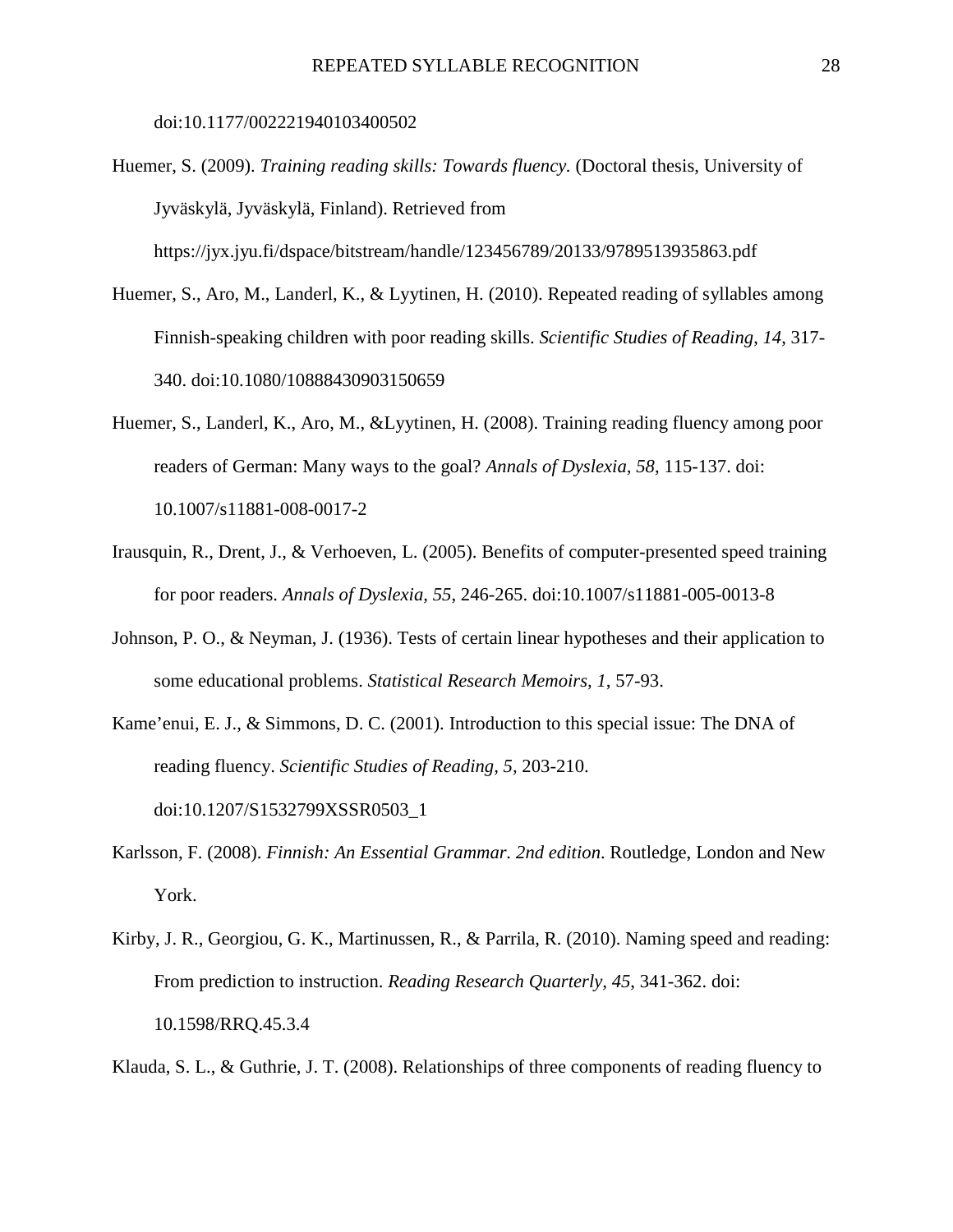reading comprehension. *Journal of Educational Psychology, 100*, 310-321. doi:10.1037/0022-0663.100.2.310

- Kuhn, M. R., & Stahl, S. (2003). Fluency: A review of developmental and remedial practices. *The Journal of Educational Psychology, 95*, 3-21. doi:10.1037/0022-0663.95.1.3
- LaBerge, D., & Samuels, S. J. (1974). Toward a theory of automatic information processing in reading. *Cognitive Psychology, 6*, 293-323. doi:10.1016/0010-0285(74)90015-2
- Landerl, K., & Wimmer, H. (2008). Development of word reading fluency and spelling in a consistent orthography: An 8-year follow-up. *Journal of Educational Psychology, 100*, 150-161. doi:10.1037/0022-0663.100.1.150
- Leinonen, S., Müller, K., Leppänen, P. H. T., Aro, M., Ahonen, T., & Lyytinen, H. (2001). Heterogeneity in adult dyslexic readers: Relating processing skills to the speed and accuracy of oral text reading. *Reading and Writing: An Interdisciplinary Journal, 14*, 265-296. doi:10.1023/A:1011117620895
- Lemoine, H., Levy, B. A., & Hutchinson, A. (1993). Increasing the naming speed of poor readers: Representations formed across repetitions. *Journal of Experimental Child Psychology, 55*, 297-328. doi:10.1006/jecp.1993.1018
- Lervåg, A., & Hulme, C. (2009). Rapid naming (RAN) taps a basic constraint on the development of early reading fluency. *Psychological Science, 20*, 1040-1048. doi:10.1111/j.1467-9280.2009.02405.x
- Levy, B. A., Abello, B., & Lysynchuk, L. (1997). Transfer from word training to reading in context: Gains in reading fluency and comprehension. *Learning Disability Quarterly, 20*, 173-188. doi:10.2307/1511307

Levy, B. A., Bourassa, D. C., & Horn, C. (1999). Fast and slow namers: Benefits of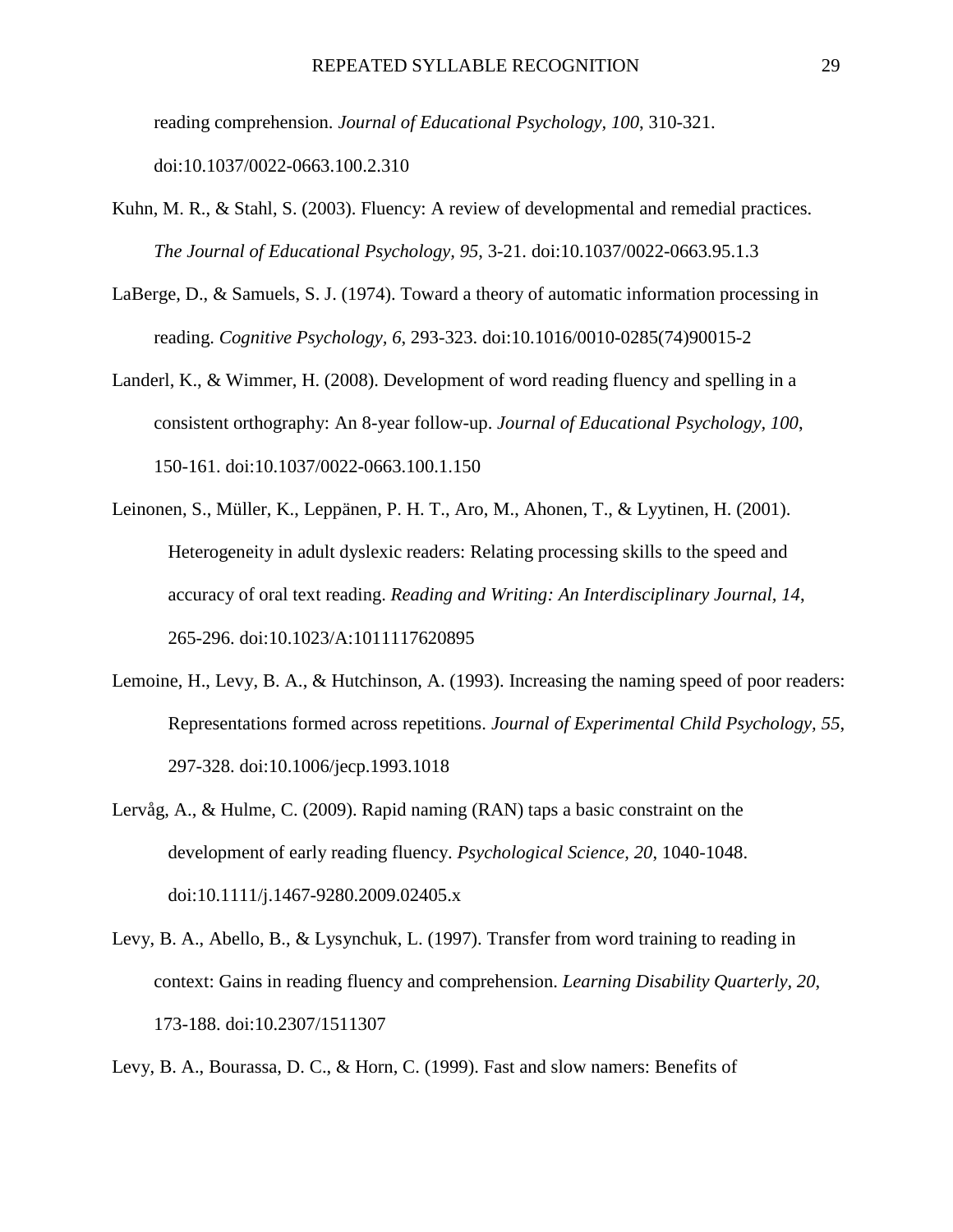segmentation and whole word training. *Journal of Experimental Child Psychology, 73*, 115-138. doi:10.1006/jecp.1999.2497

- Lyytinen, H., Erskine, J., Kujala, J., Ojanen, E., & Richardson, U. (2009). In search of a sciencebased application: A learning tool for reading acquisition. *Scandinavian Journal of Psychology, 50*, 668-675. doi: 10.1111/j. 1467-9450.2009. 00791
- Maloney, E., Risko, E. F., O'Malley, S., & Besner, D. (2009). Tracking the transition from sublexical to lexical processing: On the creation of orthographic and phonological lexical representations. *The Quartely Journal of Experimental Psychology, 62*, 858-867. doi:10.1080/17470210802578385
- Marinus, E., de Jong, P., & van der Leij, A. (2012). Increasing word-reading speed in poor readers: No additional benefits of explicit letter-cluster training. *Scientific Studies of Reading, 16,* 166-185*.* doi:10.1080/10888438.2011.554471
- Meyer, M. S., & Felton, R. H., (1999). Repeated reading to enhance fluency: Old approaches and new directions. *Annals of Dyslexia, 49*, 283–306. doi:10.1007/s11881-999-0027-8
- National Institute of Child Health and Human Development. (2000). Report of the National Reading Panel. Teaching children to read: An evidence-based assessment of the scientific research literature on reading and its implications for reading instruction. Washington, DC: U.S. Government Printing Office.

Niemi, J., Laine, M., & Tuominen, J. (1994). Cognitive morphology in Finnish: Foundations of a new model. *Language and Cognitive Processes, 9,* 423-446. doi:10.1080/01690969408402126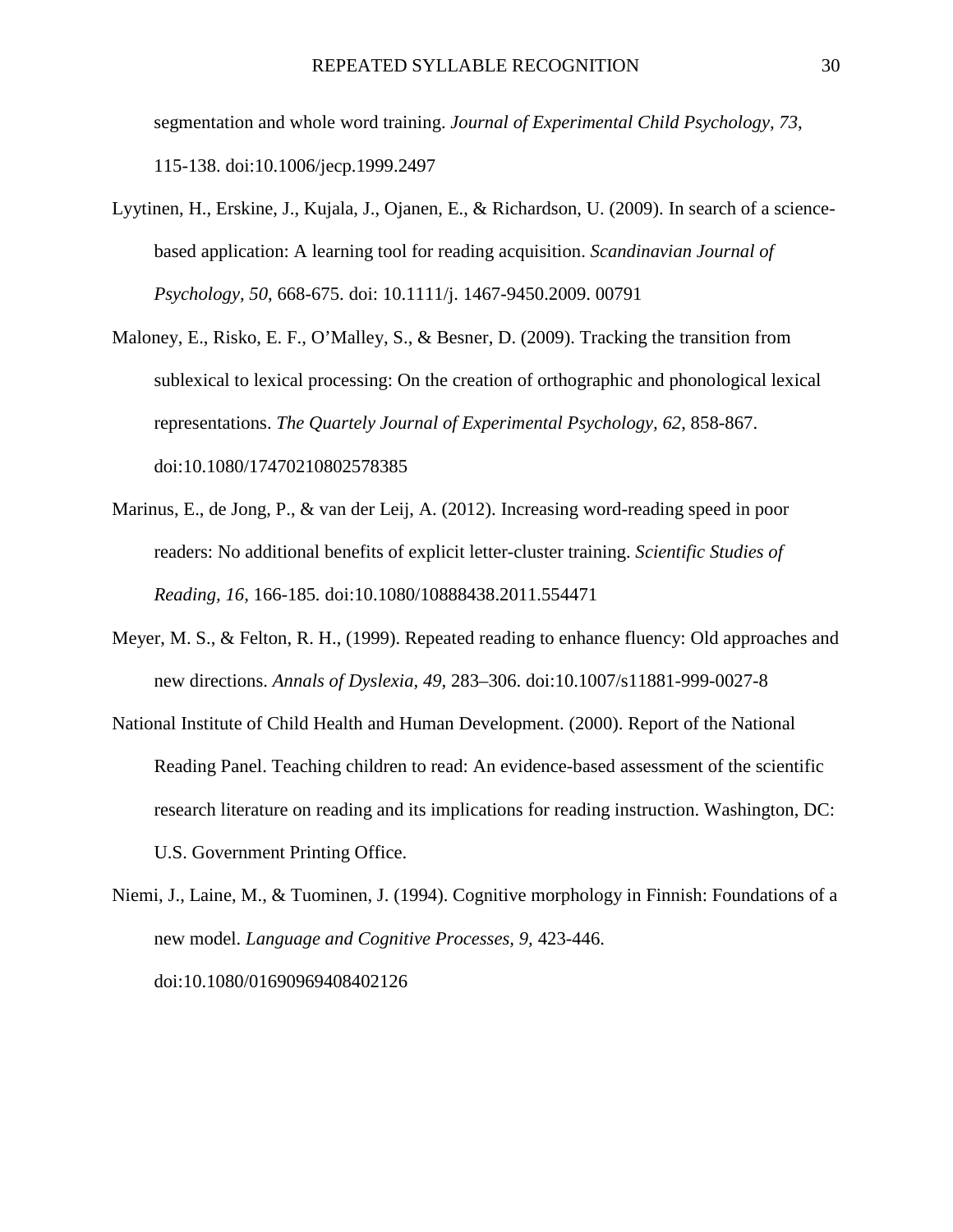- Norton, E. S., & Wolf, M. (2012). Rapid automatized naming (RAN) and reading fluency: Implications for understanding and treatment of reading disabilities. *Annual Review of Psychology, 63*, 427-452. doi: 10.1146/annurev-psych-120710-100431
- Pagliuca, G., & Monaghan, P. (2010). Discovering large grain sizes in a transparent orthography: Insights from a connectionist model of Italian word naming. *European Journal of Cognitive Psychology, 22*, 813-835. doi:10.1080/09541440903172158
- Paulesu, E. (2006). On the advantage of 'shallow' orthographies: number and grain size of the orthographic units or consistency per se? *Developmental Science, 9*, 443-444. doi:10.1111/j.1467-7687.2006.00525.x
- Perea, M., & Carreiras, M. (1998). Effects of syllable frequency and syllable neighbourhood frequency in visual word recognition. *Journal of Experimental Psychology. Human Perception and Performance, 24*, 134-144. doi:10.1037/0096-1523.24.1.134.

Perfetti, C. A. (1985). *Reading ability*. London:Oxford University Press.

- Potthoff, R. F. (1964). On the Johnson-Neyman technique and some extensions thereof. *Psychometrika, 29*, 241-256. doi:10.1007/BF02289721
- Reitsma, P. (1983). Printed word learning in beginning readers. *Journal of Experimental Child Psychology, 75*, 321-339. doi:10.1016/0022-0965(83)90036-X
- Savage, R., & Frederickson, N. (2005). Evidence of a highly specific relationship between rapid automatic naming of digits and text-reading speed. *Brain and Language, 93*, 152-159. doi:10.1016/j.bandl.2004.09.005
- Seymor, P. H. K., Aro, M., & Erskine, J. M. (2003). Foundation literacy acquisition in European orthographies. *British Journal of Psychology, 94*, 143-174. doi:10.1348/000712603321661859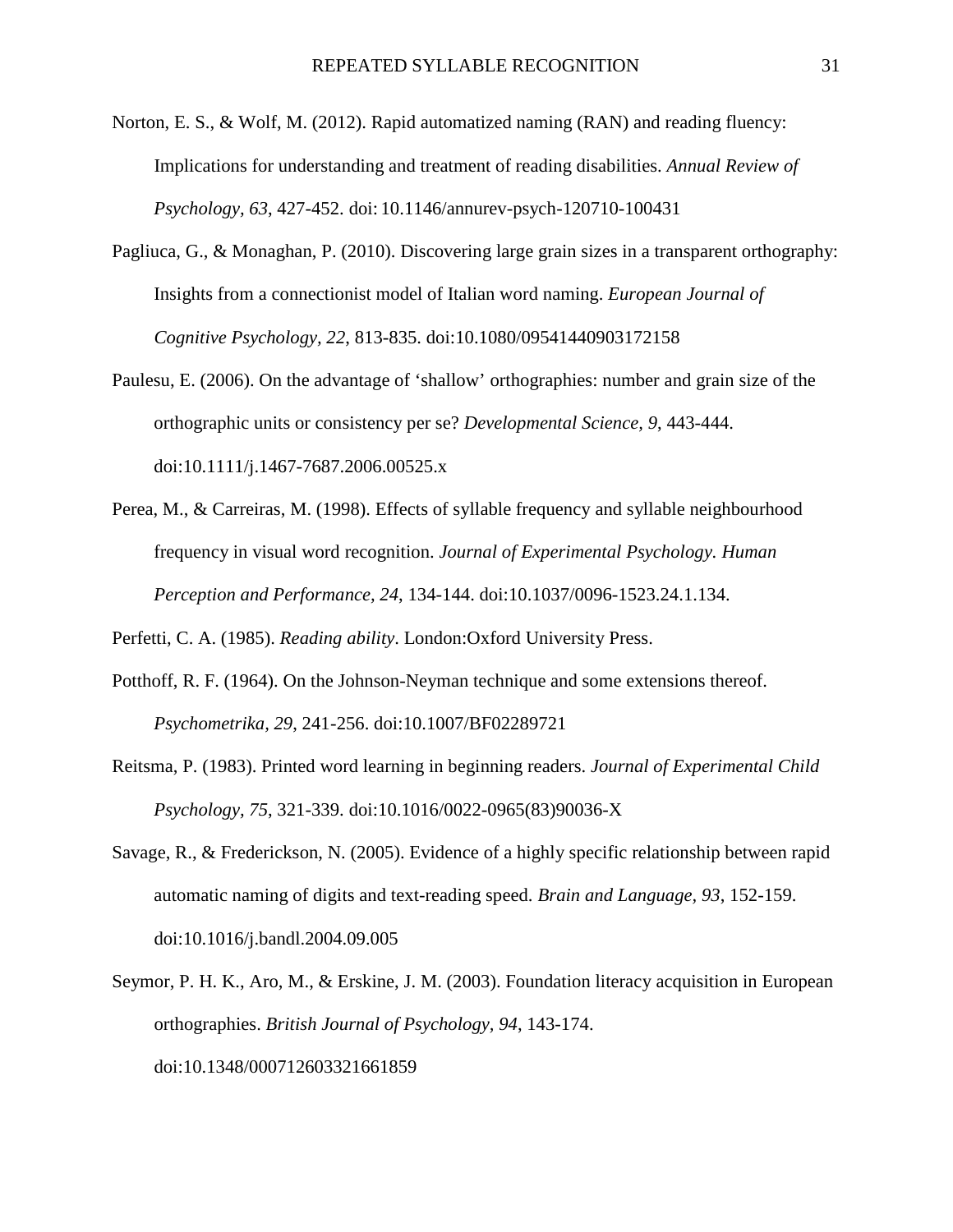- Share, D. L. (1995). Phonological recoding and self-teaching: *Sine qua non* of reading acquisition. *Cognition, 55*, 151-218. doi:10.1016/0010-0277(94)00645-2
- Share, D. L. (2008). On the Anglocentricities of current reading research and practice: The perils of overreliance on an "outlier" orthography. *Psychological Bulletin, 134*, 584-615. doi:10.1037/0033-2909.134.4.584
- Stage, S. A., Abbott, R. D., Jenkins, J. R., & Berninger, V. W. (2003). Predicting response to early instruction from verbal IQ, reading related language abilities, attention ratings, and verbal IQ-reading discrepancy. *Journal of Learning Disabilities, 36*, 24-33. doi:10.1177/00222194030360010401
- Tabachnick, B. G., & Fidell, L. S. (2007). *Using Multivariate Statistics , 5th ed.* Boston : Pearson Education, Inc. / Allyn and Bacon.
- Thaler, V., Ebner, E. M., Wimmer, H., & Landerl, K. (2004). Training reading fluency in dysfluent readers with high reading accuracy: Word specific effects but low transfer to untrained words. *Annals of Dyslexia, 54,* 89-113. doi:10.1007/s11881-004-0005-0
- Therrien, W. (2004). Fluency and comprehension gains as a result of repeated reading: A metaanalysis. *Remedial and Special Education, 25*, 252-261. doi:10.1177/07419325040250040801
- Torppa, M., Lyytinen, P., Erskine, J., Eklund, K., & Lyytinen, H. (2010). Language development, literacy skills, and predictive connections to reading in Finnish children with and without familial risk for dyslexia. *Journal of Learning Disabilities, 43*, 308-321. doi: 10.1177/0022219410369096
- Tressoldi, P. E., Vio C., & Iozzino, R. (2007). Efficacy of an intervention to improve fluency in children with developmental dyslexia in a regular orthography. *Journal of learning*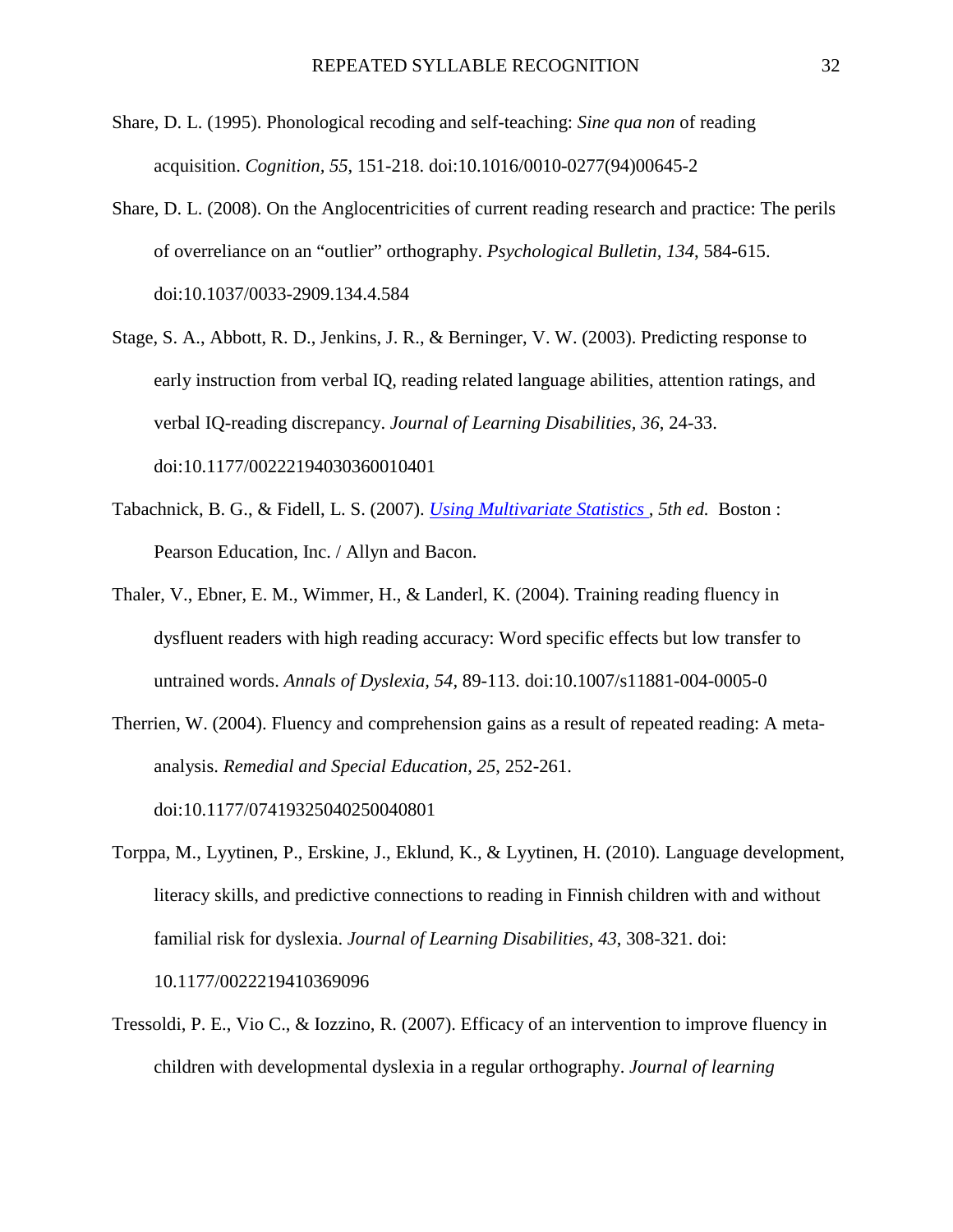*disabilities, 40*, 203-209. doi:10.1177/00222194070400030201

- Wentink, H., Van Bon, W., & Schreuder, R. (1997). Training of poor readers' phonological decoding skills: Evidence for syllable-bound processing. *Reading and Writing: An Interdisciplinary Journal, 9*, 163-192. doi:10.1023/A:1007921805360
- Wimmer, H. (1993). Characteristics of developmental dyslexia in a regular writing system. *Applied Psycholinguistics, 14,* 1-33. doi:10.1017/S0142716400010122
- Yap, R., & van der Leij, A. (1993). Word processing in dyslexics: An automatic decoding deficit? *Reading and Writing: An Interdisciplinary Journal, 5,* 261-279. doi:10.1007/BF01027391
- Ziegler, J., & Goswami, U. (2005). Reading acquisition, developmental dyslexia, and skilled reading across languages: A psycholinguistic grain size theory. *Psychological Bulletin, 131,* 3-29. doi:10.1037/0033-2909.131.1.3
- Zoccolotti, P., De Luca, M., Di Pace, E., Judica, A., Orlandi, M., & Spinelli, D. (1999). Markers of developmental surface dyslexia in a language (Italian) with high grapheme-phoneme correspondence. *Applied Psycholinguistics, 20,* 191-216. doi:10.1017/S0142716499002027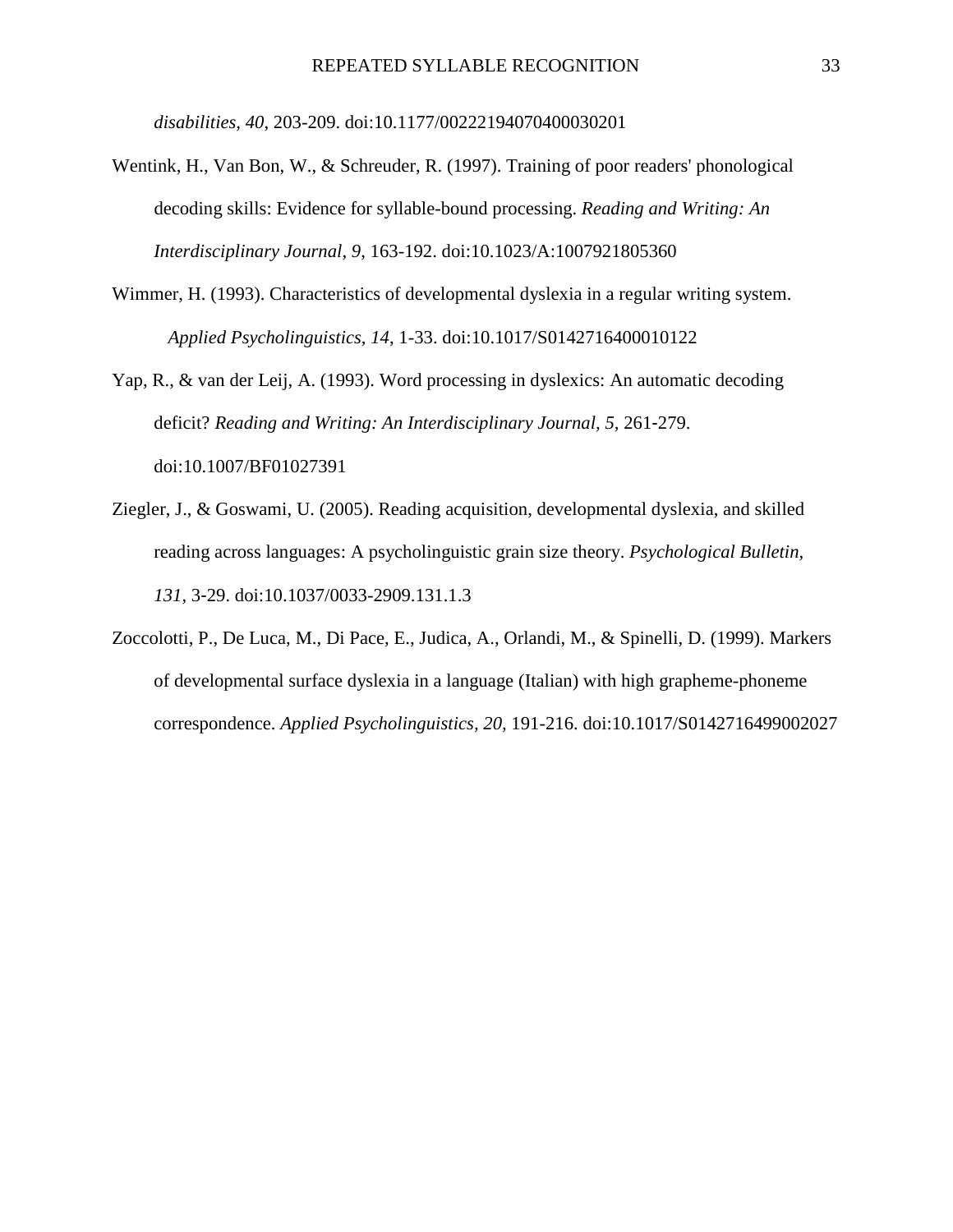# REPEATED SYLLABLE RECOGNITION 34

Table 1.

|                                 | Group-2L $(n = 48)$ |            | Group-4LF $(n = 30)$ |            | Group-4LI $(n = 37)$ |            | Control Group ( $n = 35$ ) |            |
|---------------------------------|---------------------|------------|----------------------|------------|----------------------|------------|----------------------------|------------|
|                                 | Pre                 | Post       | Pre                  | Post       | Pre                  | Post       | Pre                        | Post       |
|                                 | M(SD)               | M(SD)      | M(SD)                | M(SD)      | M(SD)                | M(SD)      | M(SD)                      | M(SD)      |
| Male $(\% )$                    | 60.4                |            | 66.7                 |            | 54.1                 |            | 54.3                       |            |
| Age (in years)                  | 9.09(0.69)          |            | 9.24(0.64)           |            | 9.12(0.66)           |            | 9.38(0.75)                 |            |
| RAN (letters)                   | 39.1(8.7)           |            | 37.3(9.1)            |            | 37.7(8.4)            |            | 37.1(8.1)                  |            |
| <b>Reading times (sec/item)</b> |                     |            |                      |            |                      |            |                            |            |
| $2L-Syl$                        | 0.97(0.24)          | 0.81(0.18) | 0.90(0.19)           | 0.78(0.17) | 0.96(0.22)           | 0.86(0.18) | 0.90(0.22)                 | 0.83(0.23) |
| 4LF-Syl                         | 1.45(0.46)          | 1.27(0.36) | 1.29(0.41)           | 1.02(0.34) | 1.39(0.45)           | 1.23(0.41) | 1.30(0.43)                 | 1.18(0.42) |
| 4LI-Syl                         | 1.63(0.58)          | 1.43(0.45) | 1.48(0.51)           | 1.26(0.41) | 1.56(0.57)           | 1.14(0.46) | 1.51(0.53)                 | 1.32(0.51) |
| $2L-Psw$                        | 1.97(0.63)          | 1.81(0.58) | 1.71(0.53)           | 1.58(0.54) | 1.85(0.67)           | 1.80(0.66) | 1.74(0.57)                 | 1.66(0.58) |
| 4LF-Psw                         | 2.34(0.74)          | 2.23(0.71) | 2.18(0.70)           | 1.97(0.64) | 2.26(0.80)           | 2.18(0.82) | 2.15(0.74)                 | 2.04(0.69) |
| 4LI-Psw                         | 2.58(0.80)          | 2.34(0.75) | 2.34(0.83)           | 2.22(0.77) | 2.46(0.95)           | 2.16(0.87) | 2.27(0.82)                 | 2.14(0.75) |
| Text (sec/word)                 | 2.06(0.92)          | 1.96(0.85) | 1.83(0.95)           | 1.60(0.71) | 2.01(0.89)           | 1.82(0.78) | 1.82(0.76)                 | 1.71(0.74) |
| (sec/syllable)                  | 0.71(0.32)          | 0.68(0.29) | 0.63(0.33)           | 0.56(0.25) | 0.69(0.31)           | 0.63(0.27) | 0.71(0.32)                 | 0.60(0.26) |

*Reading and Naming Times (Means and Standard Deviations) Showing Results from Pre- and Post-Training Tests by Groups* 

*Note.* Group-2L practiced two-letter syllables (2L-Syl), Group-4LF practiced four-letter frequent syllables (4LF-Syl), and Group-4LI practiced four-letter infrequent syllables (4LI-Syl). Psw = pseudowords; 2L-Psw are pseudowords, including trained two-letter syllables, etc.; RAN = rapid automatized naming.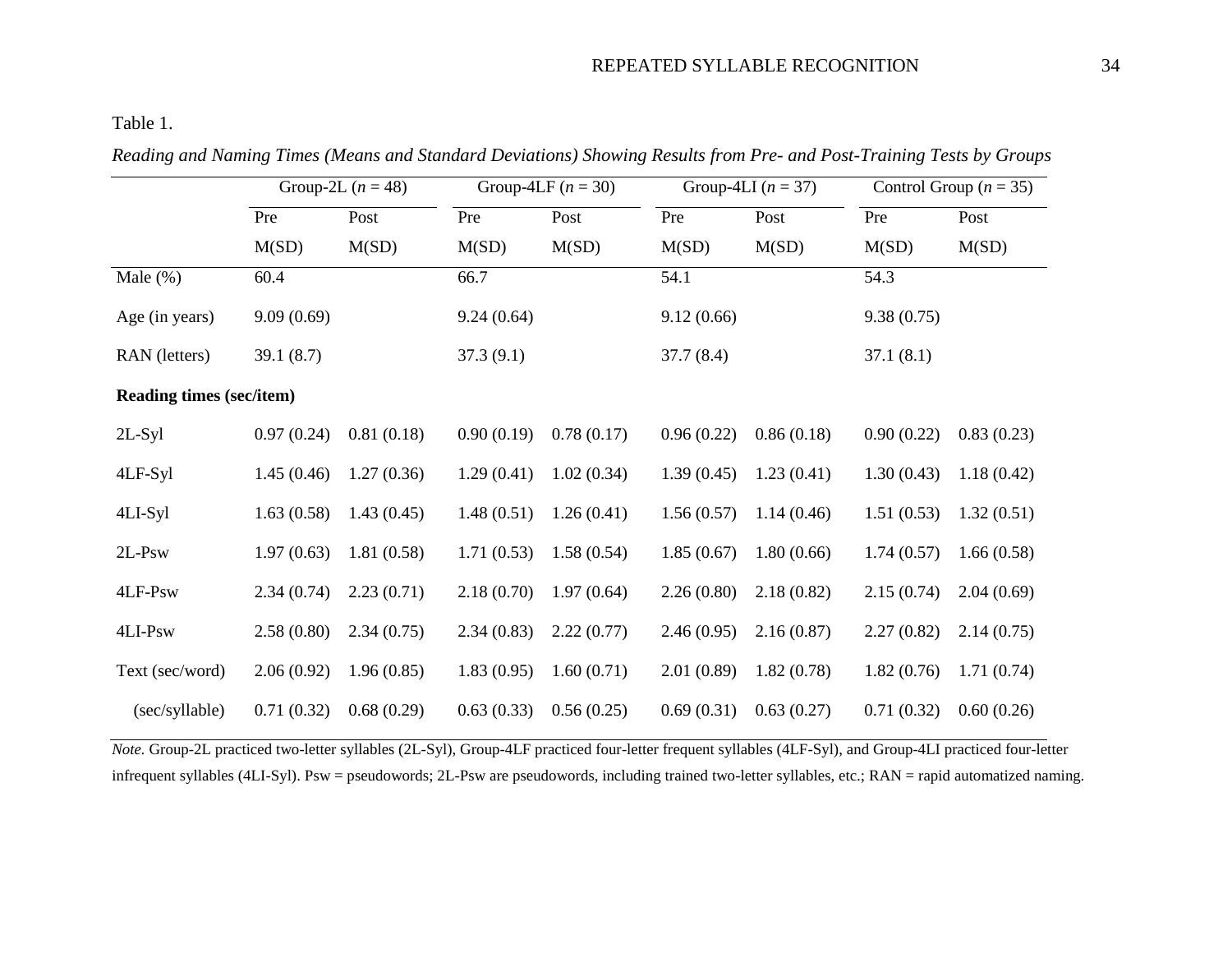Table 2.

|                 | Group-2L $(n = 48)$ |             | Group-4LF $(n = 30)$ |             | Group-4LI $(n = 37)$ |             | Control Group ( $n = 35$ ) |             |
|-----------------|---------------------|-------------|----------------------|-------------|----------------------|-------------|----------------------------|-------------|
|                 | Pre                 | Post        | Pre                  | Post        | Pre                  | Post        | Pre                        | Post        |
|                 | M(SD)               | M(SD)       | M(SD)                | M(SD)       | M(SD)                | M(SD)       | M(SD)                      | M(SD)       |
| $2L-Syl$        | 97.4(3.3)           | 97.6(4.4)   | 98.1(2.7)            | 97.0(3.5)   | 97.3(4.0)            | 97.0(4.5)   | 96.5(5.2)                  | 97.0(5.1)   |
| 4LF-Syl         | 92.9(8.6)           | 95.5(5.2)   | 95.0(5.7)            | 98.2(3.6)   | 94.4(5.7)            | 95.2(5.7)   | 94.4(5.9)                  | 95.0(5.3)   |
| 4LI-Syl         | 90.5(8.1)           | 92.1(7.4)   | 92.7(7.5)            | 93.2(7.6)   | 90.3(8.0)            | 95.0(5.6)   | 90.0(9.5)                  | 91.7(10.7)  |
| $2L-Psw$        | 87.0(8.8)           | 88.8 (9.0)  | 87.4 (7.5)           | 89.0(11.1)  | 86.9(11.7)           | 88.7 (11.0) | 84.7 (11.3)                | 85.6 (11.4) |
| 4LF-Psw         | 85.4 (10.6)         | 87.1 (10.5) | 85.6 (14.6)          | 90.6(9.1)   | 86.3(11.8)           | 86.2 (13.2) | 83.3 (13.7)                | 86.6 (12.9) |
| 4LI-Psw         | 78.6 (12.9)         | 81.0(12.3)  | 78.1 (13.7)          | 85.8 (10.2) | 81.6(12.3)           | 87.8 (9.6)  | 78.6 (14.3)                | 84.4 (14.1) |
| Text (sec/word) | 86.3(9.7)           | 88.5(7.2)   | 89.5(7.1)            | 91.3(5.5)   | 89.1 (7.5)           | 90.9(5.5)   | 89.0(6.6)                  | 92.1(4.3)   |

*Reading Accuracy Percentage (Means and Standard Deviations) Showing Results from Pre- and Post-Training Tests by Groups* 

*Note.* Group-2L practiced two-letter syllables (2L-Syl), Group-4LF practiced four-letter frequent syllables (4LF-Syl), and Group-4LI practiced four-letter

infrequent syllables (4LI-Syl). Psw = pseudowords; 2L-Psw are pseudowords, including trained two-letter syllables, etc.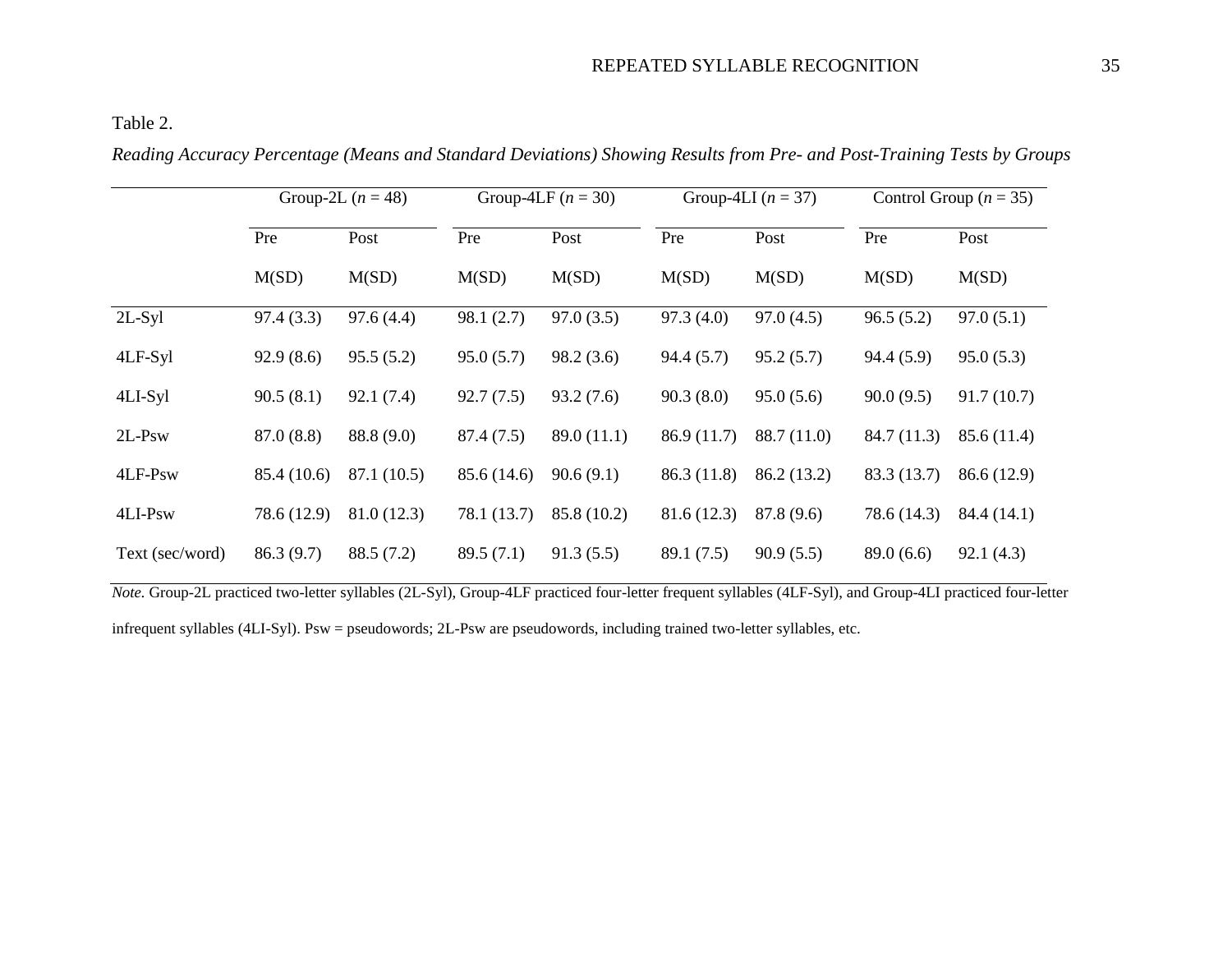Table 3.

*Syllable Characteristics per Training Condition.* 

| Condition | Length    | Frequency | Structure (n)          | Examples         |  |
|-----------|-----------|-----------|------------------------|------------------|--|
| 2L        | 2 letters | 1.945%    | $VV^{\mathrm{a}}(1)$   | äi               |  |
|           |           |           | CV(16)                 | nu, re, sö       |  |
|           |           |           | VC(14)                 | ak, ul, äs       |  |
| 4LF       | 4 letters | 1.956%    | CVCC(3)                | kans, ment, vält |  |
|           |           |           | CVVC(15)               | viik, keen, muus |  |
|           |           |           | CVVC <sup>a</sup> (12) | muis, siel, jouk |  |
| 4LI       | 4 letters | 0.005%    | CVCC(3)                | tyrs, punt, hömp |  |
|           |           |           | CVVC(15)               | kiik, leet, noon |  |
|           |           |           | CVVC <sup>a</sup> (12) | sius, teip, mouh |  |

Note. 2L= Two-letter syllables, 4LF = Four-letter frequent syllables, 4LI= Four-letter infrequent syllables. Frequency = percent comprised by the category of all syllables in a common text (Department of General Linguistics, University of Helsinki, and Research Institute for the Languages of Finland, 1996-1998). Structure = order of vowels (V) and consonants (C) within the syllable. Note that none of the syllables included digraphs. ᵃdiphtong